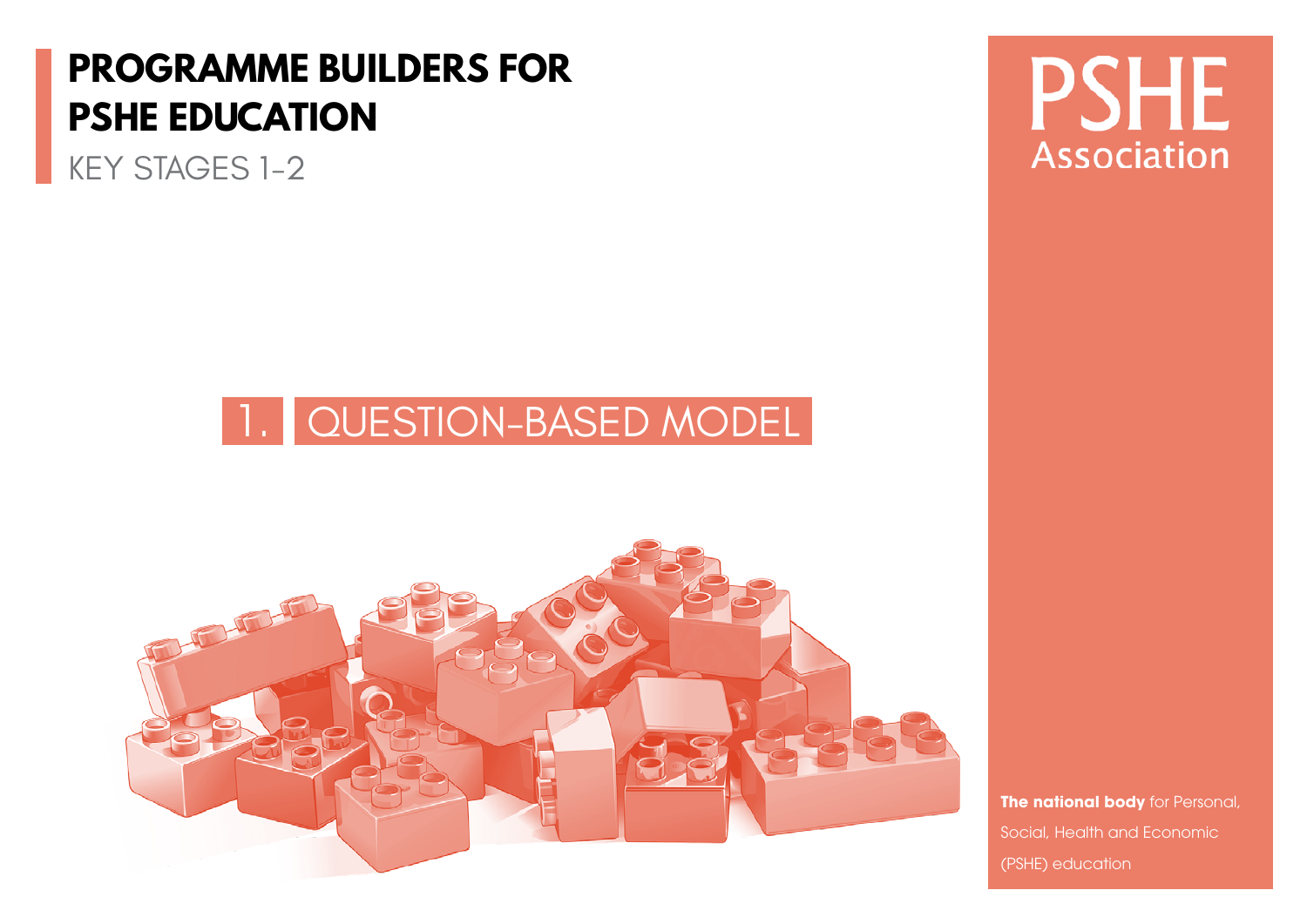

Welcome to our PSHE education Programme Builders for key stage 1 to 4, designed to accompany the 2020 edition of the [Programme of Study for](https://www.pshe-association.org.uk/curriculum-and-resources/resources/programme-study-pshe-education-key-stages-1%E2%80%935)  [PSHE education](https://www.pshe-association.org.uk/curriculum-and-resources/resources/programme-study-pshe-education-key-stages-1%E2%80%935).

The Programme of Study sets out learning opportunities for each key stage, in three core themes: Health and Wellbeing, Relationships, and Living in the Wider World. The Programme Builders are designed to support the next step in planning your school's curriculum. The Programme Builders provide five different model programmes (two for the primary phase, two for secondary and one for middle/prep schools), each one comprising:

- **• a long term plan** for the year across all year groups
- **• separate grids** for each year group, setting out learning objectives for each half-term
- **• links to resources** (both PSHE Association resources and resources carrying the Association's Quality Mark\*) that support each module. We will add new quality assured resources to the Programme Builders as they are published.

We have provided this range of models, in recognition that no two schools organise PSHE education in exactly the same way and no two PSHE leads will face exactly the same opportunities or challenges in designing their schemes of work. Schools should also tailor their PSHE education curriculum to the needs of their pupils, so are free to use and adapt the Programme Builder that best suits their school's needs.

 Whilst each Programme Builder illustrates a different way of organising a PSHE curriculum, they all follow the same best practice principles. They build in developmental progression by revisiting themes year on year, building on and extending prior learning.

# **COVERING THE STATUTORY CONTENT (9)**

Although the Programme Builders organise content under different headings from those used in the content grids of the Department for Education's statutory guidance on [Relationships Education, RSE and Health education,](https://www.gov.uk/government/publications/relationships-education-relationships-and-sex-education-rse-and-health-education) each Programme Builder covers all of the statutory requirements for their phase, within a comprehensive PSHE education programme. And although each takes a slightly different approach, they each cover all of the Programme of Study learning opportunities for their phase as well.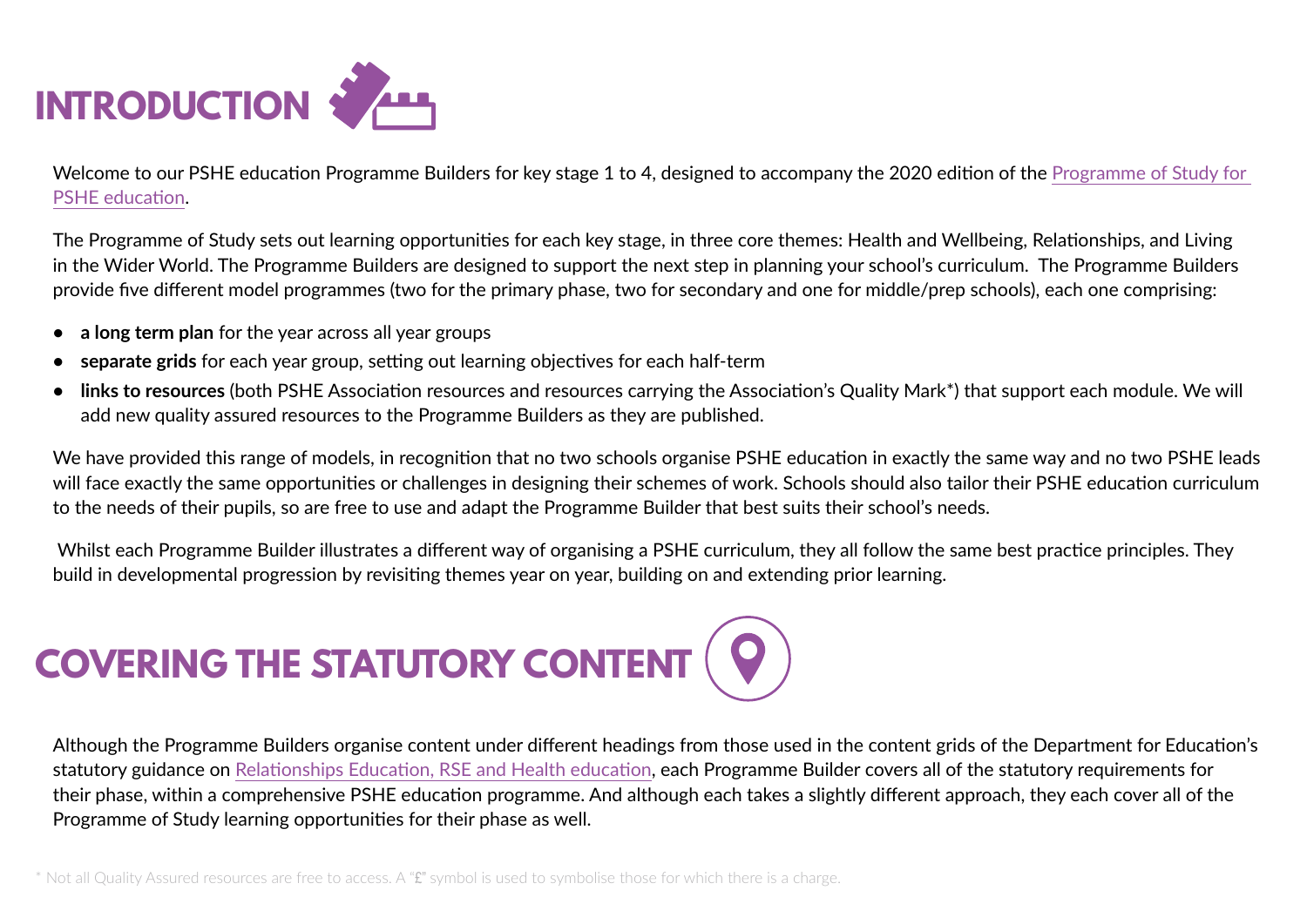Each Programme Builder begins with an overview of suggested content for each year group, for each half term. This is followed by more detailed grids for each year group, setting out broad learning objectives for each half term block and a list of regularly-updated links to relevant PSHE Association lessons and other resources that have gained our Quality Mark.

 Before embarking on the development of your school's PSHE education provision, consider the needs of your pupils, the aims and ethos of the school, the local community and local environment in which the school is situated. This will help you to clarify your curriculum 'intent', and to ensure best practice curriculum design, tailored to your pupils' needs and your school's circumstances.

Local data (for example, from Public Health England's child and maternal health (CHIMAT) data sets and your local authority's joint strategic needs assessment (JSNA)), together with your knowledge of your pupils' needs, will help you to tailor your chosen Programme Builder to your specific needs if necessary. You might perhaps need to spend more time on a particular topic area, or bring content forward if your pupils need it sooner.

### **ABOUT THIS PROGRAMME BUILDER**

#### 1. QUESTION-BASED MODEL KS1-2

**This programme builder is structured around an overarching question for each term or half term. These begin in key stage 1 as 'What? and 'Who?'' questions and build throughout Key Stage 2 into 'Why?' and 'How?' questions. The three core themes from the Programme of Study are fully covered - colour-coding highlights whether the overall topic focus is Health and Wellbeing, Relationships or Living in the Wider World, although some half term blocks will draw on more than one core theme. Teaching builds according to the age and needs of the pupils throughout the primary phase with suggested developmentally appropriate learning objectives given to respond to each key question.**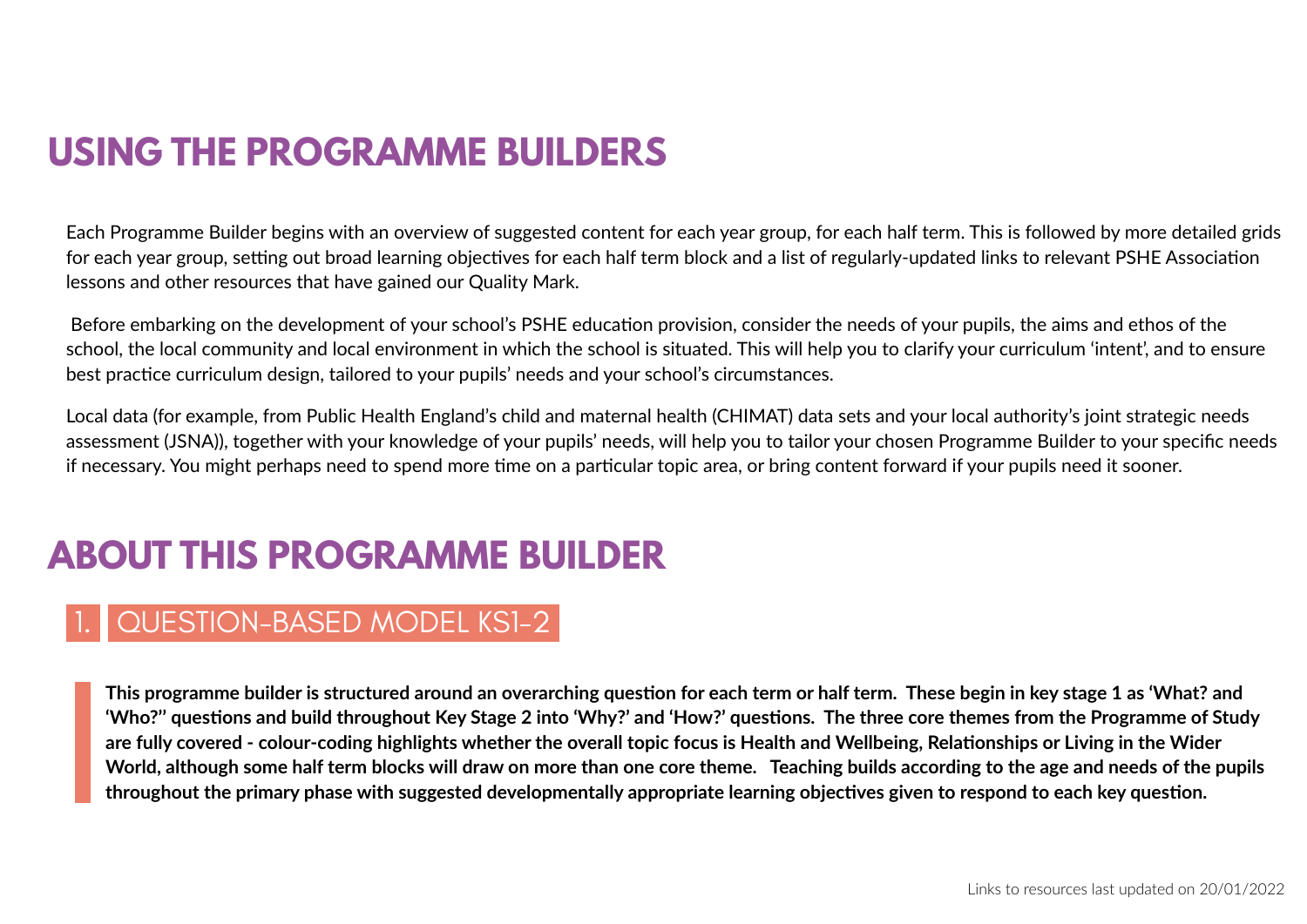#### PRIMARY PSHE EDUCATION: LONG-TERM OVERVIEW — QUESTION-BASED MODEL

|                   | Autumn 1                                            | Autumn 2                                         | Spring 1                                        | Spring 2                                      | Summer 1                                                                                 | Summer 2                                           |
|-------------------|-----------------------------------------------------|--------------------------------------------------|-------------------------------------------------|-----------------------------------------------|------------------------------------------------------------------------------------------|----------------------------------------------------|
| Year <sub>1</sub> | What is the same and<br>different about us?         | Who is special to us?                            | What helps us stay<br>healthy?                  | What can we do with<br>money?                 | Who helps to keep us<br>safe?                                                            | How can we look after<br>each other and the world? |
| Year <sub>2</sub> | What makes a good<br>friend?                        | What is bullying?                                | What jobs do people do?                         | What helps us to stay<br>safe?                | What helps us grow and<br>stay healthy?                                                  | How do we recognise our<br>feelings?               |
| Year <sub>3</sub> | How can we be a good<br>friend?                     | What keeps us safe?                              | What are families like?                         | What makes a<br>community?                    | Why should we eat well<br>and look after our teeth?                                      | Why should we keep<br>active and sleep well?       |
| Year 4            | What strengths, skills and<br>interests do we have? | How do we treat each<br>other with respect?      | How can we manage our<br>feelings?              | How will we grow and<br>change?               | How can our choices<br>make a difference<br>to others and the<br>environment?            | How can we manage risk<br>in different places?     |
| 5<br><b>Year</b>  | What makes up a<br>person's identity?               | What decisions can<br>people make with<br>money? | How can we help in an<br>accident or emergency? | <b>How can friends</b><br>communicate safely? | How can drugs common<br>to everyday life affect<br>health?                               | What jobs would we like?                           |
| $\bullet$<br>Year | How can we keep healthy as we grow?                 |                                                  | How can the media influence people?             |                                               | What will change as we become more independent?<br>How do friendships change as we grow? |                                                    |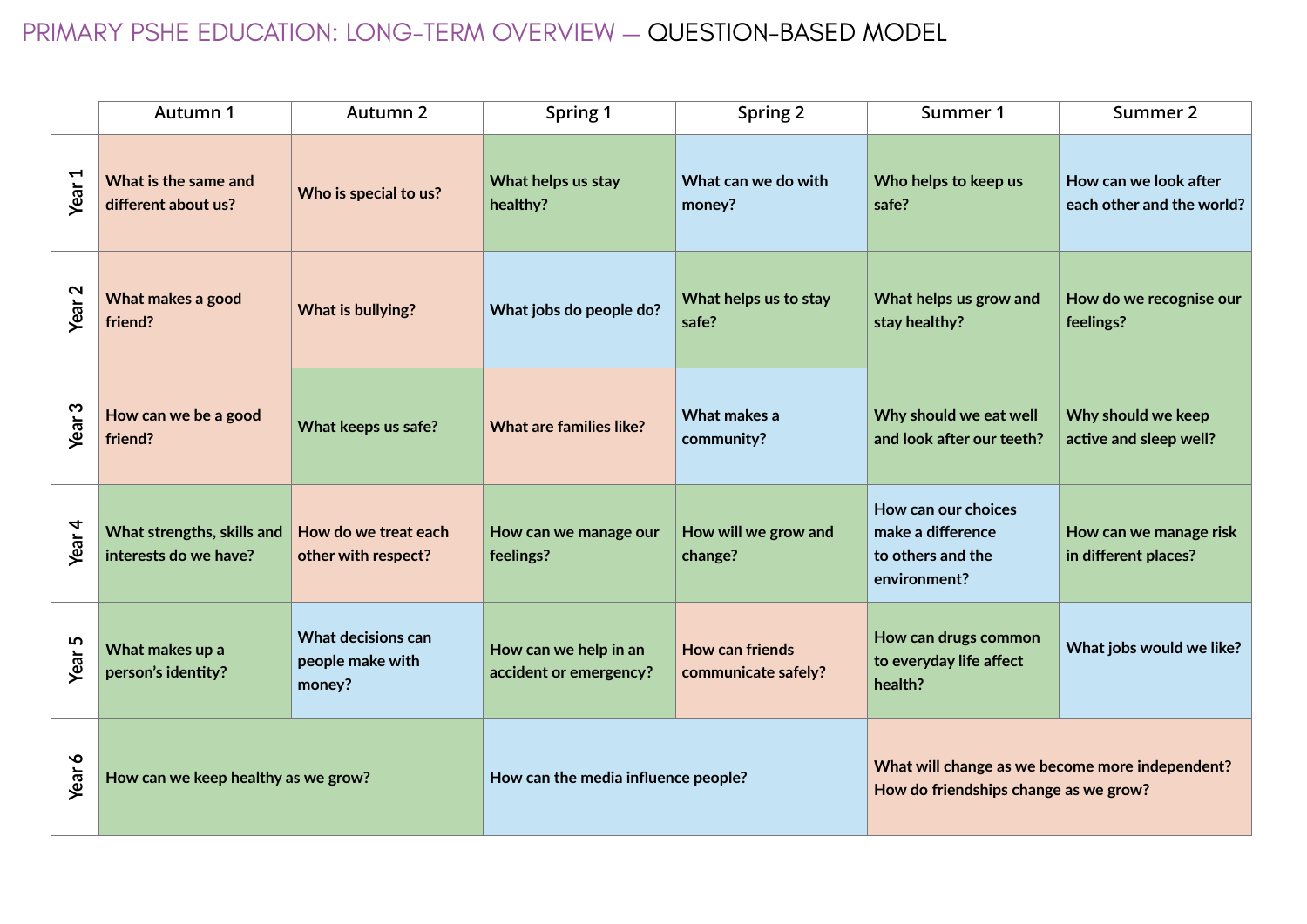| YEAR 1 - MEDIUM-TERM OVERVIEW                                 |                                                                                                                                                     |                                                                                                                                                                                                                                                                                                                                                                                                                                                                                                                                                                                                                                                                                                                                     |                                                                                                                                                                                                                                                                                                                         |  |  |
|---------------------------------------------------------------|-----------------------------------------------------------------------------------------------------------------------------------------------------|-------------------------------------------------------------------------------------------------------------------------------------------------------------------------------------------------------------------------------------------------------------------------------------------------------------------------------------------------------------------------------------------------------------------------------------------------------------------------------------------------------------------------------------------------------------------------------------------------------------------------------------------------------------------------------------------------------------------------------------|-------------------------------------------------------------------------------------------------------------------------------------------------------------------------------------------------------------------------------------------------------------------------------------------------------------------------|--|--|
| Half term /<br>Key question:                                  | <b>Topic</b>                                                                                                                                        | In this unit of work, pupils learn                                                                                                                                                                                                                                                                                                                                                                                                                                                                                                                                                                                                                                                                                                  | Quality Assured resources to support<br>planning                                                                                                                                                                                                                                                                        |  |  |
| Autumn 1<br>What is the<br>same and<br>different about<br>us? | <b>Relationships</b><br>Ourselves and others; similarities and<br>differences; individuality; our bodies<br>PoS refs: H21, H22, H23, H25, R13, R23, | what they like/dislike and are good at<br>$\bullet$<br>what makes them special and how everyone has different<br>$\bullet$<br>strengths<br>how their personal features or qualities are unique to them<br>$\bullet$<br>how they are similar or different to others, and what they have<br>$\bullet$<br>in common                                                                                                                                                                                                                                                                                                                                                                                                                    | PSHE Association - Inclusion, belonging and addressing<br>extremism<br>Medway Public Health Directorate - Primary RSE<br>Lessons<br>FPA - Growing up with Yasmine and Tom $(E)$                                                                                                                                         |  |  |
|                                                               | L6, L14                                                                                                                                             | to use the correct names for the main parts of the body,<br>$\bullet$<br>including external genitalia; and that parts of bodies covered<br>with underwear are private                                                                                                                                                                                                                                                                                                                                                                                                                                                                                                                                                               |                                                                                                                                                                                                                                                                                                                         |  |  |
| Autumn 2<br>Who is special<br>to us?                          | <b>Relationships</b><br>Ourselves and others; people who care<br>for us; groups we belong to; families<br>PoS refs: L4, R1, R2, R3, R4, R5          | that family is one of the groups they belong to, as well as, for<br>$\bullet$<br>example, school, friends, clubs<br>about the different people in their family / those that love and<br>$\bullet$<br>care for them<br>what their family members, or people that are special to them,<br>$\bullet$<br>do to make them feel loved and cared for<br>how families are all different but share common features - what<br>$\bullet$<br>is the same and different about them<br>about different features of family life, including what families do<br>$\bullet$<br>/ enjoy together<br>that it is important to tell someone (such as their teacher) if<br>$\bullet$<br>something about their family makes them feel unhappy or<br>worried | Medway Public Health Directorate - Primary RSE<br>Lessons (KS1)<br>FPA - Growing up with Yasmine and $Tom(E)$                                                                                                                                                                                                           |  |  |
| Spring 1<br>What helps us<br>stay healthy?                    | <b>Health and wellbeing</b><br>Being healthy; hygiene; medicines;<br>people who help us with health<br>PoS refs: H1, H5, H6, H7, H10, H37           | what being healthy means and who helps help them to stay<br>$\bullet$<br>healthy (e.g. parent, dentist, doctor)<br>that things people put into or onto their bodies can affect how<br>$\bullet$<br>they feel<br>how medicines (including vaccinations and immunisations) can<br>$\bullet$<br>help people stay healthy and that some people need to take<br>medicines every day to stay healthy                                                                                                                                                                                                                                                                                                                                      | 1 decision - Keeping/staying healthy (£)<br>FPA - Growing up with Yasmine and $Tom(E)$<br>PSHE Association - Dental Health<br>PSHE Association - Drug and Alcohol Education<br>Lifebuoy - 'Soaper Heroes' lesson plans<br>PSHE Association - Health Education: food choices,<br>physical activity & balanced lifestyles |  |  |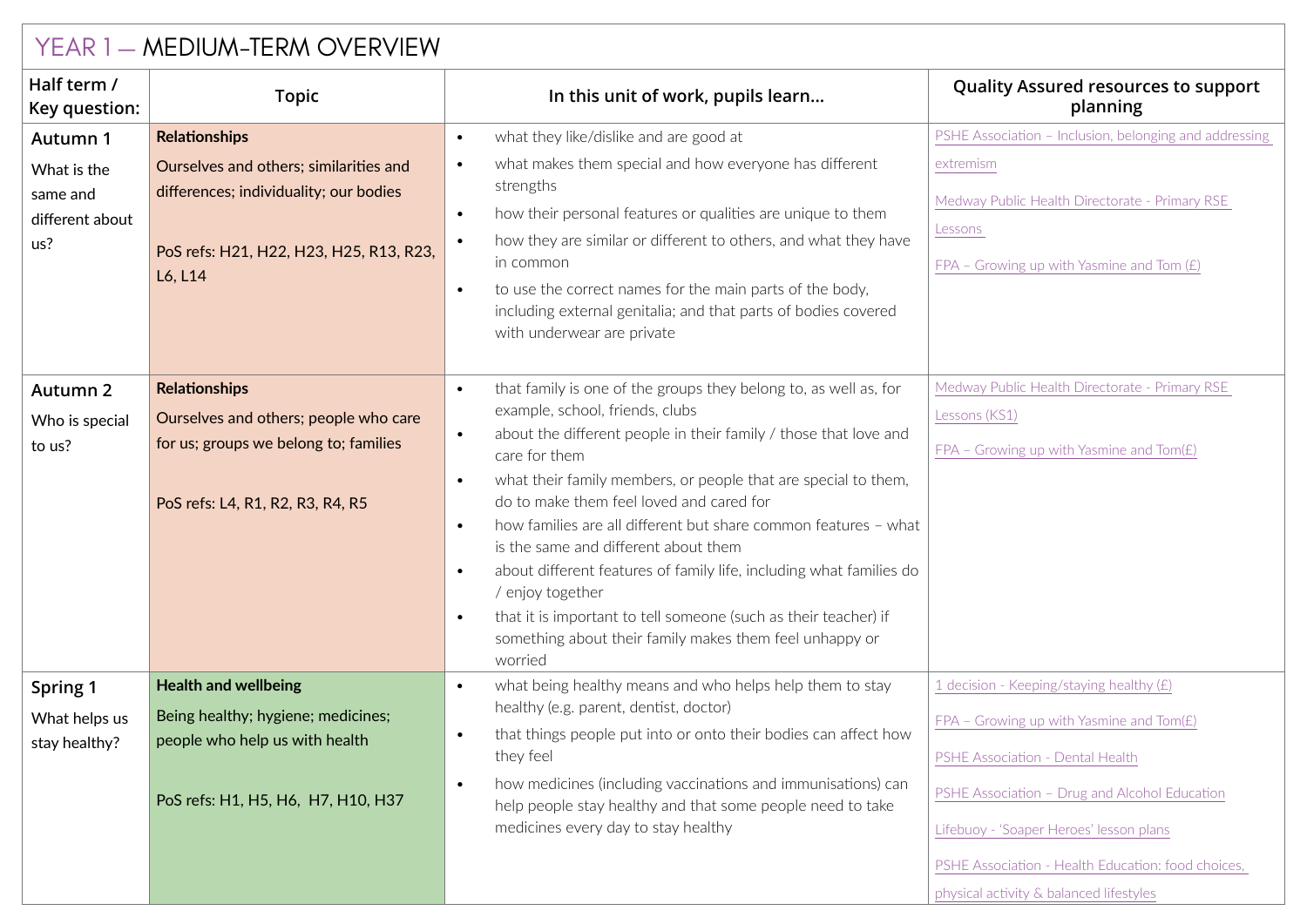|                               |                                         |           | why hygiene is important and how simple hygiene routines can<br>stop germs from being passed on                           |                                                |
|-------------------------------|-----------------------------------------|-----------|---------------------------------------------------------------------------------------------------------------------------|------------------------------------------------|
|                               |                                         | $\bullet$ | what they can do to take care of themselves on a daily basis,<br>e.g. brushing teeth and hair, hand washing               |                                                |
|                               |                                         |           |                                                                                                                           |                                                |
| Spring 2                      | Living in the wider world               | $\bullet$ | what money is - that money comes in different forms                                                                       | 1 decision - Money matters $(E)$               |
| What can we                   | Money; making choices; needs and wants  | $\bullet$ | how money is obtained (e.g. earned, won, borrowed, presents)                                                              | Experian - Values, Money and Me (KS1)          |
| do with money?                |                                         | $\bullet$ | how people make choices about what to do with money,<br>including spending and saving                                     |                                                |
|                               | PoS refs: L10, L11, L12, L13            | $\bullet$ | the difference between needs and wants - that people may not<br>always be able to have the things they want               |                                                |
|                               |                                         | $\bullet$ | how to keep money safe and the different ways of doing this                                                               |                                                |
| Summer 1                      | <b>Health and wellbeing</b>             | $\bullet$ | that people have different roles in the community to help them                                                            | 1 decision - Keeping/staying safe $(E)$        |
| Who helps to<br>keep us safe? | Keeping safe; people who help us        |           | (and others) keep safe - the jobs they do and how they help<br>people                                                     | FPA - Growing up with Yasmine and Tom $(E)$    |
|                               | PoS refs: H33, H35, H36, R15, R20, L5   |           | who can help them in different places and situations; how to<br>attract someone's attention or ask for help; what to say  |                                                |
|                               |                                         | $\bullet$ | how to respond safely to adults they don't know                                                                           |                                                |
|                               |                                         |           | what to do if they feel unsafe or worried for themselves or                                                               |                                                |
|                               |                                         |           | others; and the importance of keeping on asking for support<br>until they are heard                                       |                                                |
|                               |                                         | $\bullet$ | how to get help if there is an accident and someone is hurt,<br>including how to dial 999 in an emergency and what to say |                                                |
| Summer 2                      | Living in the wider world               | $\bullet$ | how kind and unkind behaviour can affect others; how to be                                                                | Medway Public Health Directorate - Primary RSE |
| How can we                    | Ourselves and others; the world around  |           | polite and courteous; how to play and work co-operatively                                                                 | Lessons                                        |
| look after each               | us; caring for others; growing and      | $\bullet$ | the responsibilities they have in and out of the classroom                                                                | 1 decision - Being responsible (£)             |
| other and the                 | changing                                | $\bullet$ | how people and animals need to be looked after and cared for                                                              |                                                |
| world?                        | PoS refs: H26, H27, R21, R22, R24, R25, |           | what can harm the local and global environment; how they and<br>others can help care for it                               | Experian - Values, Money and Me (KS1)          |
|                               | L2, L3                                  | $\bullet$ | how people grow and change and how people's needs change<br>as they grow from young to old                                |                                                |
|                               |                                         | $\bullet$ | how to manage change when moving to a new class/year group                                                                |                                                |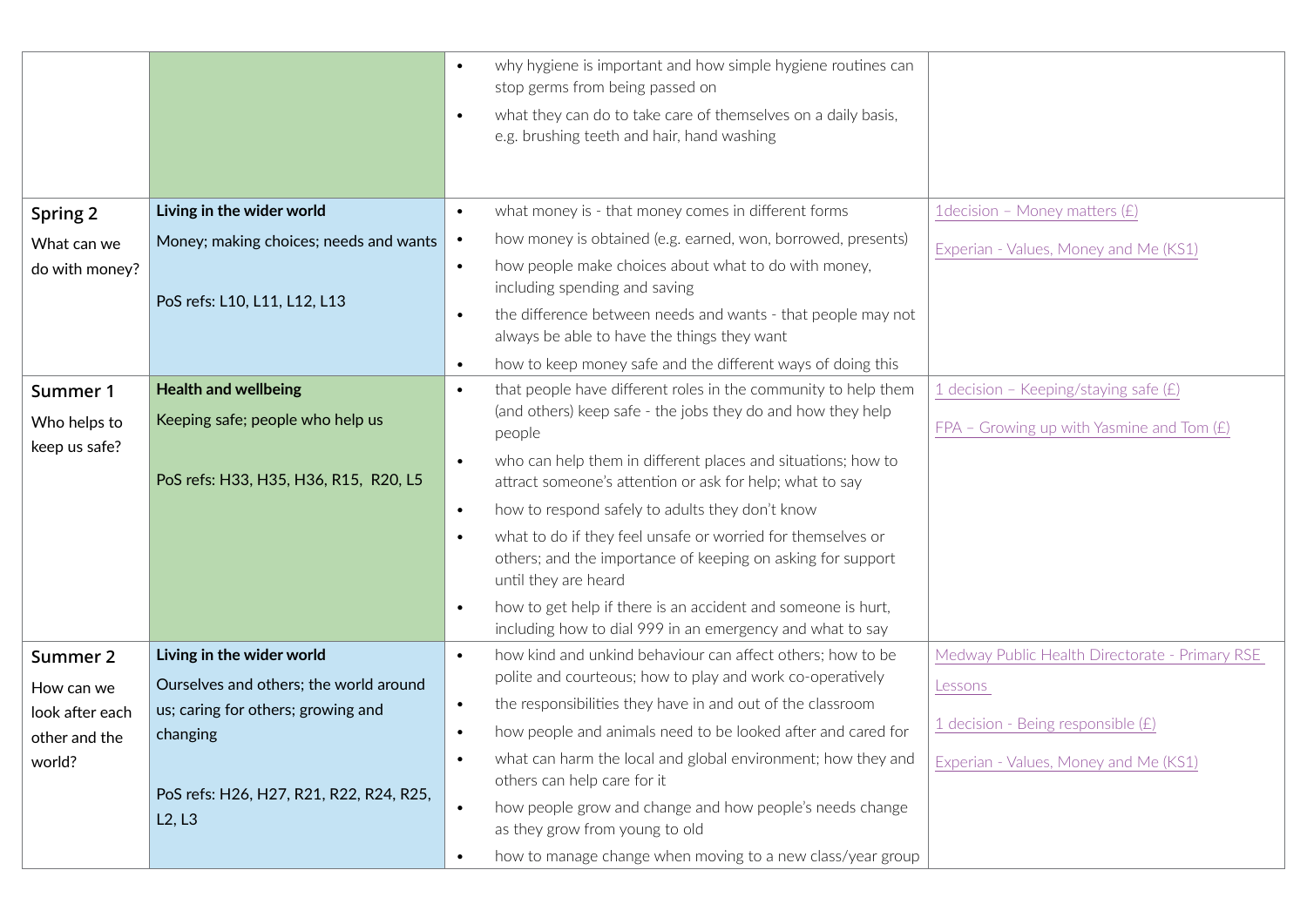| YEAR 2 - MEDIUM-TERM OVERVIEW          |                                                                                                                 |                                                                                                                                                                                                                                                                                                                                                                                                                                       |                                                         |  |  |
|----------------------------------------|-----------------------------------------------------------------------------------------------------------------|---------------------------------------------------------------------------------------------------------------------------------------------------------------------------------------------------------------------------------------------------------------------------------------------------------------------------------------------------------------------------------------------------------------------------------------|---------------------------------------------------------|--|--|
| Half term /<br>Key question:           | <b>Topic</b>                                                                                                    | In this unit of work, pupils learn                                                                                                                                                                                                                                                                                                                                                                                                    | <b>Quality Assured resources to support</b><br>planning |  |  |
| Autumn 1                               | <b>Relationships</b>                                                                                            | how to make friends with others<br>$\bullet$                                                                                                                                                                                                                                                                                                                                                                                          | FPA - Growing up with Yasmine and Tom $(E)$             |  |  |
| What makes a<br>good friend?           | Friendship; feeling lonely; managing<br>arguments                                                               | how to recognise when they feel lonely and what they could do<br>$\bullet$<br>about it                                                                                                                                                                                                                                                                                                                                                |                                                         |  |  |
|                                        | PoS refs: R6, R7, R8, R9, R25                                                                                   | how people behave when they are being friendly and what<br>$\bullet$<br>makes a good friend<br>how to resolve arguments that can occur in friendships<br>$\bullet$<br>how to ask for help if a friendship is making them unhappy<br>$\bullet$                                                                                                                                                                                         |                                                         |  |  |
| Autumn 2                               | <b>Relationships</b>                                                                                            | how words and actions can affect how people feel<br>$\bullet$                                                                                                                                                                                                                                                                                                                                                                         | 1 decision - Relationships (£)                          |  |  |
| What is<br>bullying?                   | Behaviour; bullying; words and actions;<br>respect for others                                                   | how to ask for and give/not give permission regarding physical<br>$\bullet$<br>contact and how to respond if physical contact makes them<br>uncomfortable or unsafe                                                                                                                                                                                                                                                                   |                                                         |  |  |
|                                        | PoS refs: R10, R11, R12, R16, R17, R21,                                                                         | why name-calling, hurtful teasing, bulling and deliberately<br>$\bullet$<br>excluding others is unacceptable                                                                                                                                                                                                                                                                                                                          |                                                         |  |  |
|                                        | R22, R24, R25                                                                                                   | how to respond if this happens in different situations<br>$\bullet$                                                                                                                                                                                                                                                                                                                                                                   |                                                         |  |  |
|                                        |                                                                                                                 | how to report bullying or other hurtful behaviour, including<br>$\bullet$<br>online, to a trusted adult and the importance of doing so                                                                                                                                                                                                                                                                                                |                                                         |  |  |
| Spring 1<br>What jobs do<br>people do? | Living in the wider world<br>People and jobs; money; role of the<br>internet<br>PoS refs: L15, L16, L17, L7, L8 | how jobs help people earn money to pay for things they need<br>$\bullet$<br>and want<br>about a range of different jobs, including those done by people<br>$\bullet$<br>they know or people who work in their community<br>how people have different strengths and interests that enable<br>$\bullet$<br>them to do different jobs<br>how people use the internet and digital devices in their jobs and<br>$\bullet$<br>everyday life |                                                         |  |  |
|                                        |                                                                                                                 |                                                                                                                                                                                                                                                                                                                                                                                                                                       |                                                         |  |  |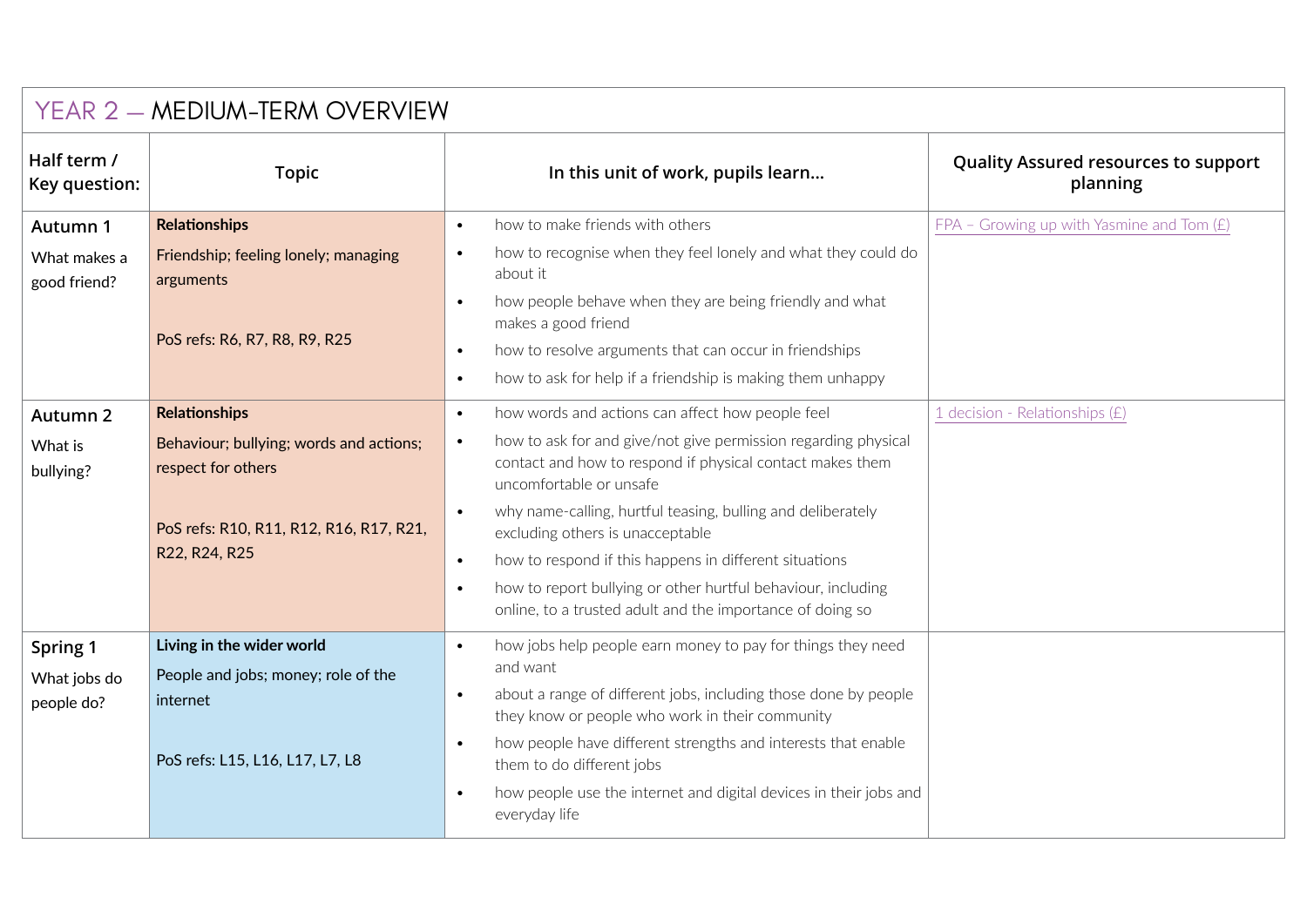| Spring 2                       | <b>Health and wellbeing</b>                                                | $\bullet$ | how rules and restrictions help them to keep safe (e.g. basic                                                                                                                            | Thinkuknow: Jessie and Friends                                |
|--------------------------------|----------------------------------------------------------------------------|-----------|------------------------------------------------------------------------------------------------------------------------------------------------------------------------------------------|---------------------------------------------------------------|
| What helps us<br>to stay safe? | Keeping safe; recognising risk; rules                                      |           | road, fire, cycle, water safety; in relation to medicines/<br>household products and online)                                                                                             | 1 decision - Computer safety / Hazard watch $(E)$             |
|                                | PoS refs: H28, H29, H30, H31, H32,<br>H34, R14, R16, R18, R19, R20, L1, L9 | $\bullet$ | how to identify risky and potentially unsafe situations (in<br>familiar and unfamiliar environments, including online) and take<br>steps to avoid or remove themselves from them         | PSHE Association - Drug and Alcohol Education<br>$(Year 1-2)$ |
|                                |                                                                            | $\bullet$ | how to resist pressure to do something that makes them feel<br>unsafe or uncomfortable, including keeping secrets                                                                        | BBFC - 'Watch Out! Helping to make good viewing<br>choices'   |
|                                |                                                                            | $\bullet$ | how not everything they see online is true or trustworthy and<br>that people can pretend to be someone they are not                                                                      |                                                               |
|                                |                                                                            | $\bullet$ | how to tell a trusted adult if they are worried for themselves or<br>others, worried that something is unsafe or if they come across<br>something that scares or concerns them           |                                                               |
| Summer 1                       | <b>Health and wellbeing</b>                                                | $\bullet$ | that different things help their bodies to be healthy, including                                                                                                                         | PSHE Association - Health Education: food                     |
| What can help                  | Being healthy: eating, drinking, playing                                   |           | food and drink, physical activity, sleep and rest                                                                                                                                        | choices, physical activity & balanced lifestyles              |
| us grow and                    | and sleeping                                                               | $\bullet$ | that eating and drinking too much sugar can affect their health,<br>including dental health                                                                                              | 1 decision - Keeping/staying healthy $(E)$                    |
| stay healthy?                  | PoS refs: H1, H2, H3, H4, H8, H9                                           | $\bullet$ | how to be physically active and how much rest and sleep they<br>should have everyday                                                                                                     | PSHE Association - Dental Health                              |
|                                |                                                                            | $\bullet$ | that there are different ways to learn and play; how to know<br>when to take a break from screen-time                                                                                    | PSHE Association - The Sleep Factor                           |
|                                |                                                                            | $\bullet$ | how sunshine helps bodies to grow and how to keep safe and<br>well in the sun                                                                                                            |                                                               |
| Summer 2                       | <b>Health and wellbeing</b>                                                | $\bullet$ | how to recognise, name and describe a range of feelings                                                                                                                                  | PSHE Association - Mental health and wellbeing                |
| How do we                      | Feelings; mood; times of change; loss and                                  | $\bullet$ | what helps them to feel good, or better if not feeling good                                                                                                                              | 1 decision - Feelings and emotions $(E)$                      |
| recognise our<br>feelings?     | bereavement; growing up                                                    | $\bullet$ | how different things / times / experiences can bring about<br>different feelings for different people (including loss, change<br>and bereavement or moving on to a new class/year group) | Winston's Wish - Loss and bereavement                         |
|                                | PoS refs: H11, H12, H13, H14, H15,<br>H16, H17, H18, H19, H20, H24, H27    | $\bullet$ | how feelings can affect people in their bodies and their<br>behaviour                                                                                                                    |                                                               |
|                                |                                                                            | $\bullet$ | ways to manage big feelings and the importance of sharing their<br>feelings with someone they trust                                                                                      |                                                               |
|                                |                                                                            | $\bullet$ | how to recognise when they might need help with feelings and<br>how to ask for help when they need it                                                                                    |                                                               |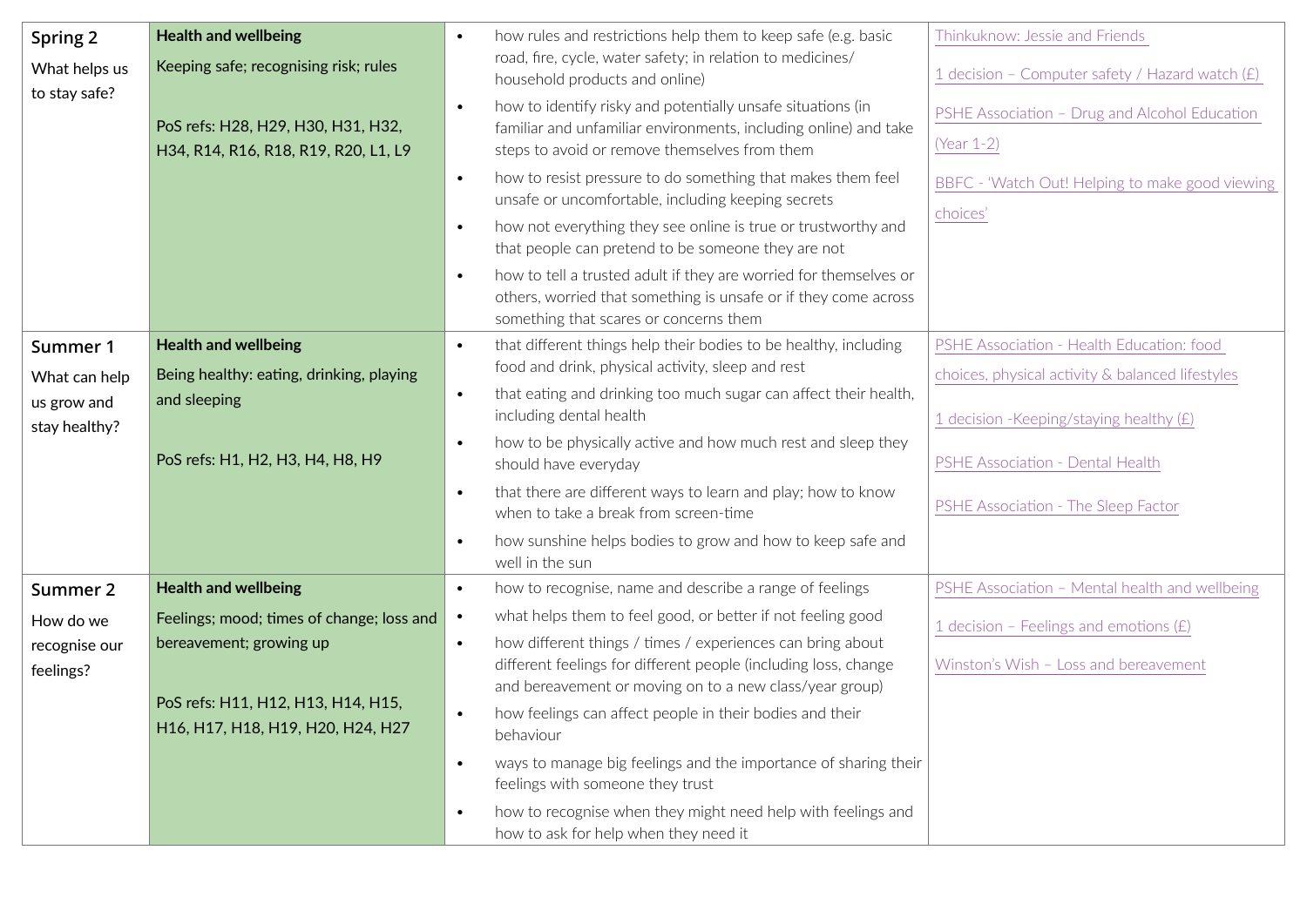| YEAR 3 - MEDIUM-TERM OVERVIEW               |                                                                                                                                                                                                             |                                                                                                                                                                                                                                                                                                                                                                                                                                                                                                                                                                                                                                                                                                                                                                                                                                                                                                                                                                                                                                                                                                            |                                                                                                                                                                        |  |  |
|---------------------------------------------|-------------------------------------------------------------------------------------------------------------------------------------------------------------------------------------------------------------|------------------------------------------------------------------------------------------------------------------------------------------------------------------------------------------------------------------------------------------------------------------------------------------------------------------------------------------------------------------------------------------------------------------------------------------------------------------------------------------------------------------------------------------------------------------------------------------------------------------------------------------------------------------------------------------------------------------------------------------------------------------------------------------------------------------------------------------------------------------------------------------------------------------------------------------------------------------------------------------------------------------------------------------------------------------------------------------------------------|------------------------------------------------------------------------------------------------------------------------------------------------------------------------|--|--|
| Half term /<br>Key question:                | <b>Topic</b>                                                                                                                                                                                                | In this unit of work, pupils learn                                                                                                                                                                                                                                                                                                                                                                                                                                                                                                                                                                                                                                                                                                                                                                                                                                                                                                                                                                                                                                                                         | <b>Quality Assured resources to support</b><br>planning                                                                                                                |  |  |
| Autumn 1<br>How can we be<br>a good friend? | <b>Relationships</b><br>Friendship; making positive friendships,<br>managing loneliness, dealing with<br>arguments<br>PoS refs: R10, R11, R13, R14, R17, R18                                                | how friendships support wellbeing and the importance of<br>$\bullet$<br>seeking support if feeling lonely or excluded<br>how to recognise if others are feeling lonely and excluded and<br>$\bullet$<br>strategies to include them<br>how to build good friendships, including identifying qualities<br>$\bullet$<br>that contribute to positive friendships<br>that friendships sometimes have difficulties, and how to<br>$\bullet$<br>manage when there is a problem or an argument between<br>friends, resolve disputes and reconcile differences<br>how to recognise if a friendship is making them unhappy, feel<br>$\bullet$<br>uncomfortable or unsafe and how to ask for support                                                                                                                                                                                                                                                                                                                                                                                                                  | Medway Public Health Directorate - Primary RSE<br>lessons'<br>FPA - Growing up with Yasmine and Tom $(E)$                                                              |  |  |
| Autumn 2<br>What keeps us<br>safe?          | <b>Health and wellbeing</b><br>Keeping safe; at home and school;<br>our bodies; hygiene; medicines and<br>household products<br>PoS refs: H9, H10, H26, H39, H30, H40,<br>H42, H43, H44, R25, R26, R28, R29 | how to recognise hazards that may cause harm or injury and<br>$\bullet$<br>what they should do to reduce risk and keep themselves (or<br>others) safe<br>how to help keep their body protected and safe, e.g. wearing a<br>$\bullet$<br>seatbelt, protective clothing and stabilizers<br>that their body belongs to them and should not be hurt or<br>$\bullet$<br>touched without their permission; what to do and who to tell if<br>they feel uncomfortable<br>how to recognise and respond to pressure to do something that<br>$\bullet$<br>makes them feel unsafe or uncomfortable (including online)<br>how everyday health and hygiene rules and routines help<br>$\bullet$<br>people stay safe and healthy (including how to manage the<br>use of medicines, such as for allergies and asthma, and other<br>household products, responsibly)<br>how to react and respond if there is an accident and how to<br>$\bullet$<br>deal with minor injuries e.g. scratches, grazes, burns<br>what to do in an emergency, including calling for help and<br>$\bullet$<br>speaking to the emergency services | PSHE Association - Drug and Alcohol Education<br>(Year 3-4)<br>Environment Agency - Canal and river safety /<br>Flood alert<br>Lifebuoy - 'Soaper Heroes' lesson plans |  |  |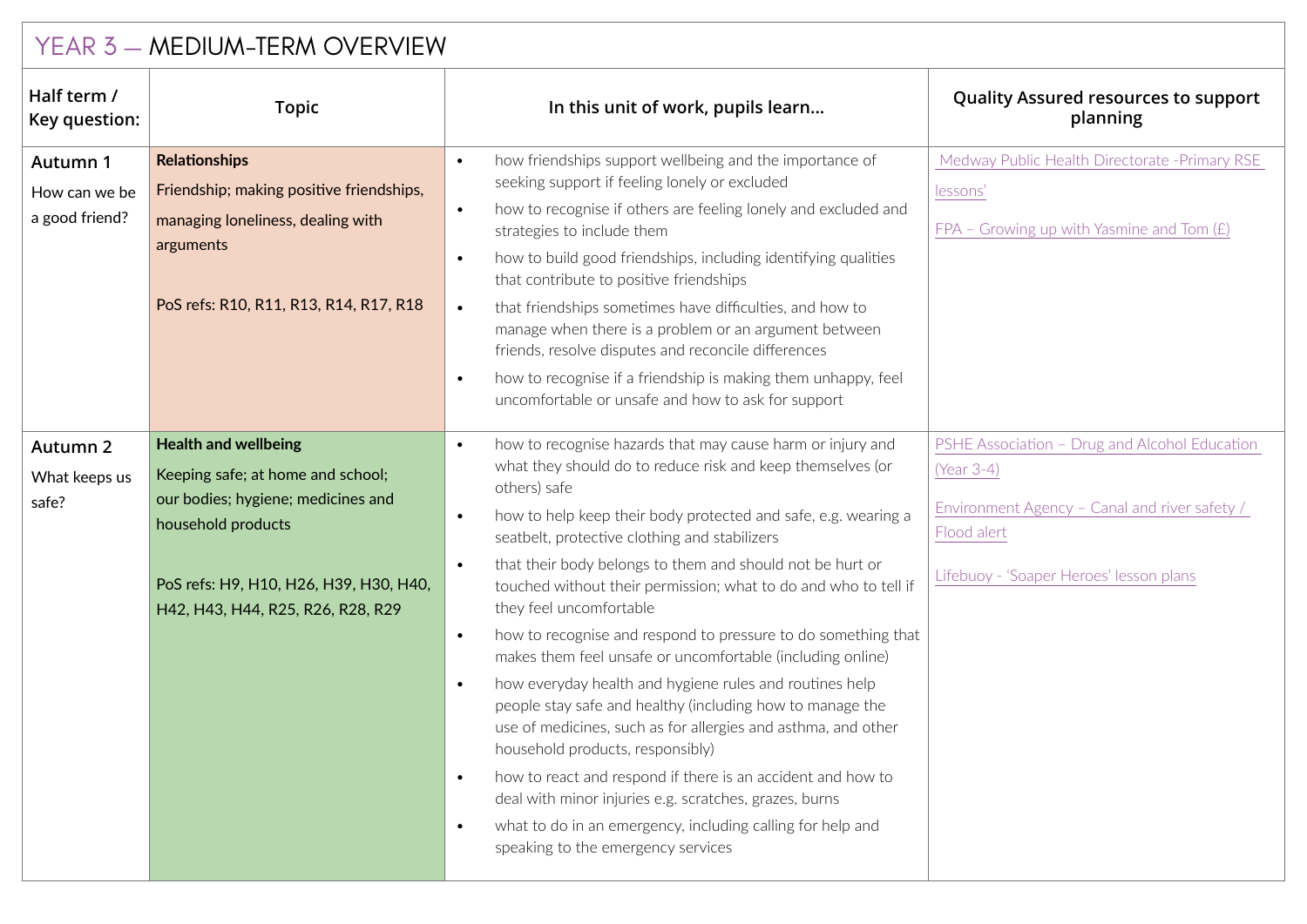| Spring 1                       | <b>Relationships</b>                                | $\bullet$ | how families differ from each other (including that not every                                                                                   | Coram Life Education - Adoptables Schools Toolkit |
|--------------------------------|-----------------------------------------------------|-----------|-------------------------------------------------------------------------------------------------------------------------------------------------|---------------------------------------------------|
| What are<br>families like?     | Families; family life; caring for each other        |           | family has the same family structure, e.g. single parents, same<br>sex parents, step-parents, blended families, foster and adoptive<br>parents) | $FPA - Growing up with Yasmine and Tom (E)$       |
|                                | PoS refs: R5, R6, R7, R8, R9                        | $\bullet$ | how common features of positive family life often include<br>shared experiences, e.g. celebrations, special days or holidays                    |                                                   |
|                                |                                                     | $\bullet$ | how people within families should care for each other and the<br>different ways they demonstrate this                                           |                                                   |
|                                |                                                     | $\bullet$ | how to ask for help or advice if family relationships are making<br>them feel unhappy, worried or unsafe                                        |                                                   |
| Spring 2                       | Living in the wider world                           | $\bullet$ | how they belong to different groups and communities, e.g.                                                                                       | PSHE Association - Inclusion, belonging and       |
| What makes a                   | Community; belonging to groups;                     |           | friendship, faith, clubs, classes/year groups                                                                                                   | addressing extremism                              |
| community?                     | similarities and differences; respect for<br>others | $\bullet$ | what is meant by a diverse community; how different groups<br>make up the wider/local community around the school                               | Premier League Primary Stars - Diversity          |
|                                |                                                     | $\bullet$ | how the community helps everyone to feel included and values<br>the different contributions that people make                                    | Worcester University - Moving and moving home     |
|                                | PoS refs: R32, R33, L6, L7, L8                      | $\bullet$ | how to be respectful towards people who may live differently to<br>them                                                                         |                                                   |
| Summer 1                       | <b>Health and wellbeing</b>                         | $\bullet$ | how to eat a healthy diet and the benefits of nutritionally rich                                                                                | PSHE Association - Health Education: food         |
| Why should we                  | Being healthy: eating well, dental care             |           | foods                                                                                                                                           | choices, physical activity & balanced lifestyles  |
| eat well and<br>look after our |                                                     | $\bullet$ | how to maintain good oral hygiene (including regular brushing<br>and flossing) and the importance of regular visits to the dentist              | PSHE Association - Dental Health                  |
| teeth?                         | PoS refs: H1, H2, H3, H4, H5, H6, H11,<br>H14       | $\bullet$ | how not eating a balanced diet can affect health, including the<br>impact of too much sugar/acidic drinks on dental health                      |                                                   |
|                                |                                                     | $\bullet$ | how people make choices about what to eat and drink,<br>including who or what influences these                                                  |                                                   |
|                                |                                                     | $\bullet$ | how, when and where to ask for advice and help about healthy<br>eating and dental care                                                          |                                                   |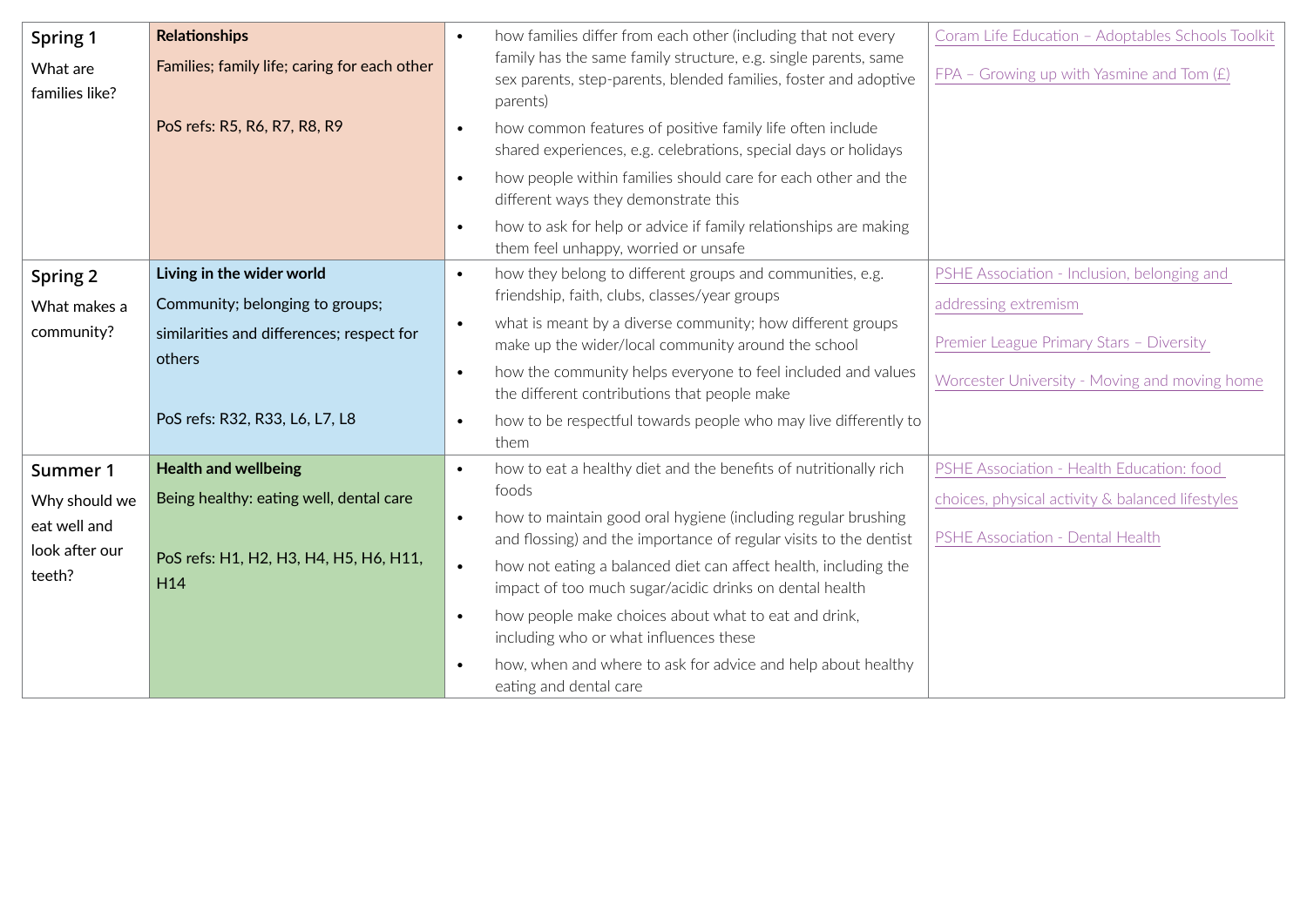| Summer 2                         | <b>Health and wellbeing</b>                |           | how regular physical activity benefits bodies and feelings                                                     |  |
|----------------------------------|--------------------------------------------|-----------|----------------------------------------------------------------------------------------------------------------|--|
| Why should we<br>keep active and | Being healthy: keeping active, taking rest |           | how to be active on a daily and weekly basis - how to balance<br>time online with other activities             |  |
| sleep well?                      | PoS refs: H1, H2, H3, H4, H7, H8, H13,     |           | how to make choices about physical activity, including what and<br>who influences decisions                    |  |
|                                  | H <sub>14</sub>                            |           | how the lack of physical activity can affect health and wellbeing                                              |  |
|                                  |                                            | $\bullet$ | how lack of sleep can affect the body and mood and simple<br>routines that support good quality sleep          |  |
|                                  |                                            |           | how to seek support in relation to physical activity, sleep and<br>rest and who to talk to if they are worried |  |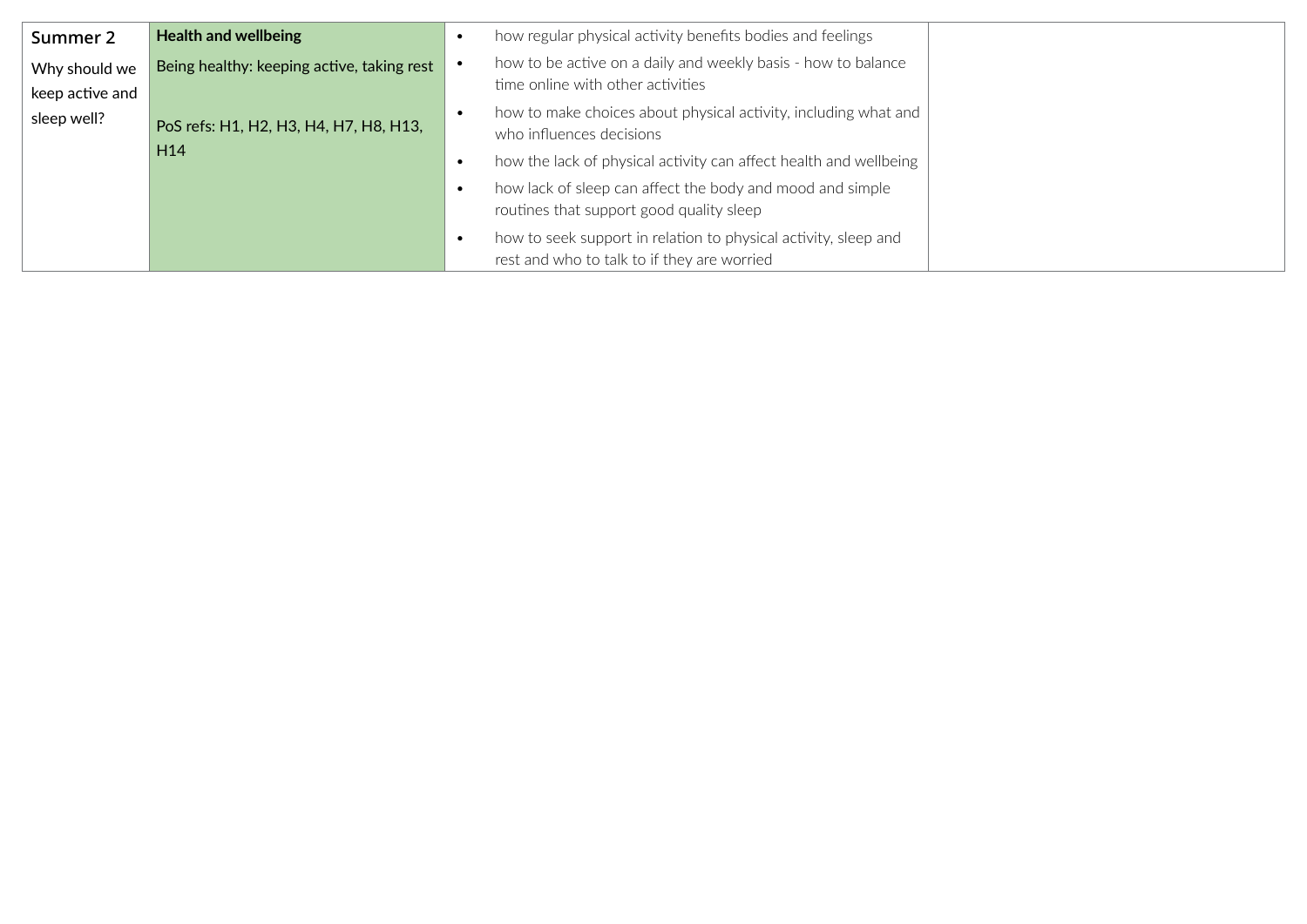| YEAR 4 - MEDIUM-TERM OVERVIEW     |                                                                            |                                                                                                                                                                                                                                                              |                                                         |  |  |
|-----------------------------------|----------------------------------------------------------------------------|--------------------------------------------------------------------------------------------------------------------------------------------------------------------------------------------------------------------------------------------------------------|---------------------------------------------------------|--|--|
| Half term /<br>Key question:      | <b>Topic</b>                                                               | In this unit of work, pupils learn                                                                                                                                                                                                                           | <b>Quality Assured resources to support</b><br>planning |  |  |
| Autumn 1                          | <b>Health and wellbeing</b>                                                | how to recognise personal qualities and individuality<br>$\bullet$                                                                                                                                                                                           | Premier League Primary Stars - Self-esteem /            |  |  |
| What strengths,<br>skills and     | Self-esteem: self-worth; personal<br>qualities; goal setting; managing set | to develop self-worth by identifying positive things about<br>$\bullet$<br>themselves and their achievements                                                                                                                                                 | Resilience                                              |  |  |
| interests do we<br>have ?         | backs                                                                      | how their personal attributes, strengths, skills and interests<br>$\bullet$<br>contribute to their self-esteem                                                                                                                                               | FPA - Growing up with Yasmine and Tom $(E)$             |  |  |
|                                   |                                                                            | how to set goals for themselves<br>$\bullet$                                                                                                                                                                                                                 |                                                         |  |  |
|                                   | PoS refs: H27, H28, H29, L25                                               | how to manage when there are set-backs, learn from mistakes<br>$\bullet$<br>and reframe unhelpful thinking                                                                                                                                                   |                                                         |  |  |
| Autumn 2                          | <b>Relationships</b>                                                       | how people's behaviour affects themselves and others,<br>$\bullet$                                                                                                                                                                                           | Premier League Primary Stars - Play the right way       |  |  |
| How do we                         | Respect for self and others; courteous                                     | including online                                                                                                                                                                                                                                             | / Inclusion                                             |  |  |
| treat each other<br>with respect? | behaviour; safety; human rights                                            | how to model being polite and courteous in different situations<br>$\bullet$<br>and recognise the respectful behaviour they should receive in                                                                                                                | 1decision - Being responsible / A world without         |  |  |
|                                   |                                                                            | return                                                                                                                                                                                                                                                       | judgement (£)                                           |  |  |
|                                   | PoS refs: R19, R20, R21, R22, R25, R27,<br>R29, R30, R31, H45, L2, L3, L10 | about the relationship between rights and responsibilities<br>$\bullet$                                                                                                                                                                                      |                                                         |  |  |
|                                   |                                                                            | about the right to privacy and how to recognise when a<br>$\bullet$<br>confidence or secret should be kept (such as a nice birthday<br>surprise everyone will find out about) or not agreed to and<br>when to tell (e.g. if someone is being upset or hurt)* |                                                         |  |  |
|                                   |                                                                            | the rights that children have and why it is important to protect<br>$\bullet$<br>these <sup>*</sup>                                                                                                                                                          |                                                         |  |  |
|                                   |                                                                            | that everyone should feel included, respected and not<br>$\bullet$<br>discriminated against; how to respond if they witness or<br>experience exclusion, disrespect or discrimination                                                                         |                                                         |  |  |
|                                   |                                                                            | how to respond to aggressive or inappropriate behaviour<br>$\bullet$<br>(including online and unwanted physical contact) - how to<br>report concerns                                                                                                         |                                                         |  |  |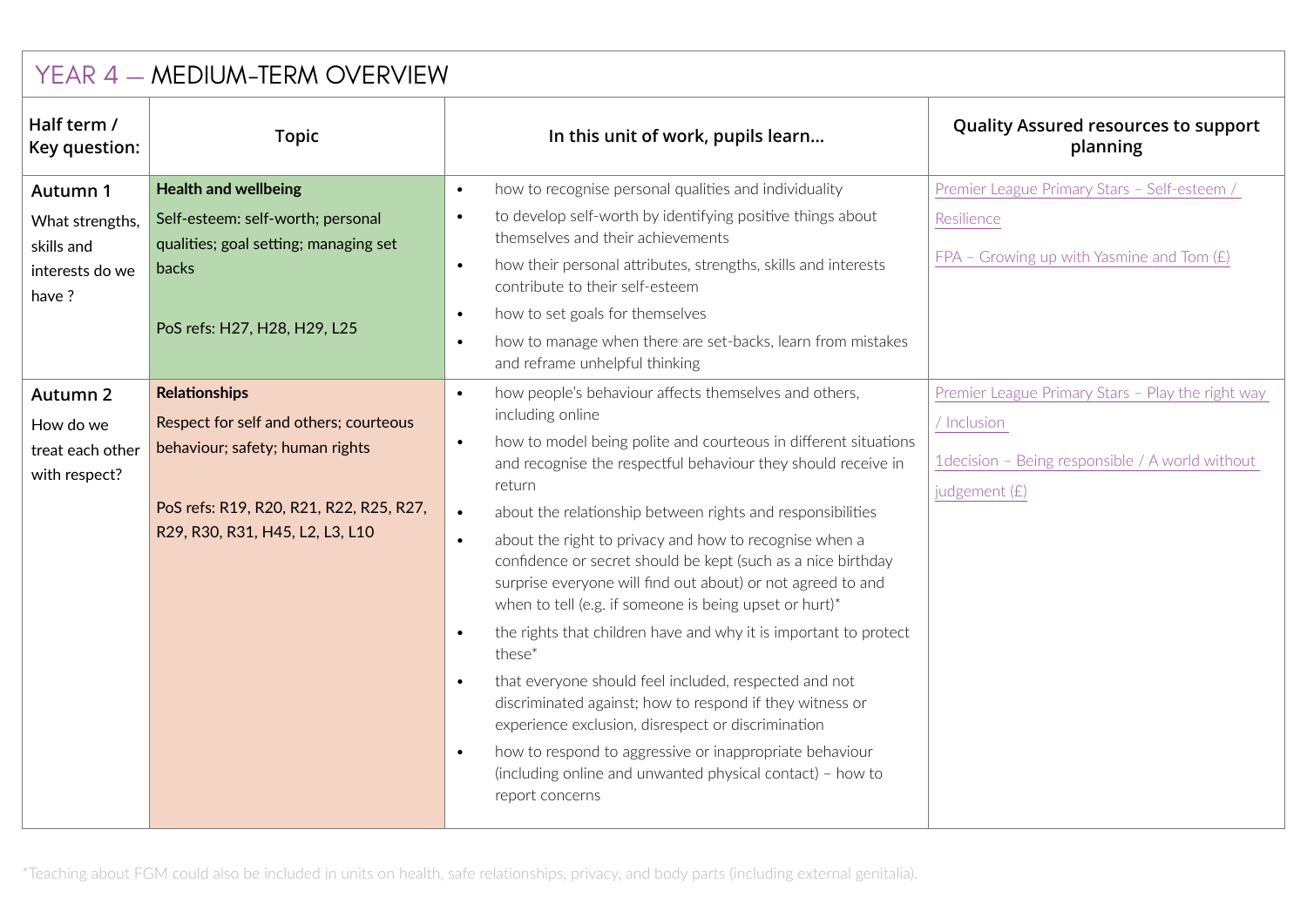| Spring 1                          | <b>Health and wellbeing</b>                                 | how everyday things can affect feelings<br>$\bullet$                                                                                                                                                        | PSHE Association - Mental health and wellbeing    |
|-----------------------------------|-------------------------------------------------------------|-------------------------------------------------------------------------------------------------------------------------------------------------------------------------------------------------------------|---------------------------------------------------|
| How can we<br>manage our          | Feelings and emotions; expression of<br>feelings; behaviour | how feelings change over time and can be experienced at<br>$\bullet$<br>different levels of intensity                                                                                                       | Winston's Wish - Loss and bereavement             |
| feelings?                         | PoS refs: H17, H18, H19, H20, H23                           | the importance of expressing feelings and how they can be<br>$\bullet$<br>expressed in different ways<br>how to respond proportionately to, and manage, feelings in<br>$\bullet$<br>different circumstances |                                                   |
|                                   |                                                             | ways of managing feelings at times of loss, grief and change<br>$\bullet$                                                                                                                                   |                                                   |
|                                   |                                                             | how to access advice and support to help manage their own or<br>$\bullet$<br>others' feelings                                                                                                               |                                                   |
| Spring 2                          | <b>Health and wellbeing</b>                                 | about puberty and how bodies change during puberty, including<br>$\bullet$                                                                                                                                  | Medway Public Health Directorate - Primary RSE    |
| How will we                       | Growing and changing;                                       | menstruation and menstrual wellbeing, erections and wet<br>dreams                                                                                                                                           | lessons                                           |
| grow and<br>change?               | puberty                                                     | how puberty can affect emotions and feelings<br>$\bullet$                                                                                                                                                   | FPA - Growing up with Yasmine and Tom $(E)$       |
|                                   | PoS refs: H31, H32, H34                                     | how personal hygiene routines change during puberty<br>$\bullet$<br>how to ask for advice and support about growing and changing<br>$\bullet$<br>and puberty                                                |                                                   |
| Summer 1                          | Living in the wider world                                   | how people have a shared responsibility to help protect the<br>$\bullet$                                                                                                                                    | Premier League Primary Stars / Sky Ocean Rescue   |
| How can our                       | Caring for others; the environment;                         | world around them                                                                                                                                                                                           | - Tackling plastic pollution                      |
| choices make                      | people and animals; shared                                  | how everyday choices can affect the environment<br>$\bullet$<br>how what people choose to buy or spend money on can affect<br>$\bullet$                                                                     | RSPCA - Compassionate classroom lessons           |
| a difference to<br>others and the | responsibilities, making choices and<br>decisions           | others or the environment (e.g. Fairtrade, single use plastics,                                                                                                                                             | Team Margot - Giving help to others (resources on |
| environment?                      |                                                             | giving to charity)<br>the skills and vocabulary to share their thoughts, ideas and                                                                                                                          | blood, stem cell and bone marrow donation)        |
|                                   | PoS refs: L4, L5, L19, R34                                  | $\bullet$<br>opinions in discussion about topical issues                                                                                                                                                    | 1decision - Being responsible / The working world |
|                                   |                                                             | how to show care and concern for others (people and animals)<br>$\bullet$                                                                                                                                   | (E)                                               |
|                                   |                                                             | how to carry out personal responsibilities in a caring and<br>compassionate way                                                                                                                             | Experian - Values, Money and Me (KS2)             |
|                                   |                                                             |                                                                                                                                                                                                             |                                                   |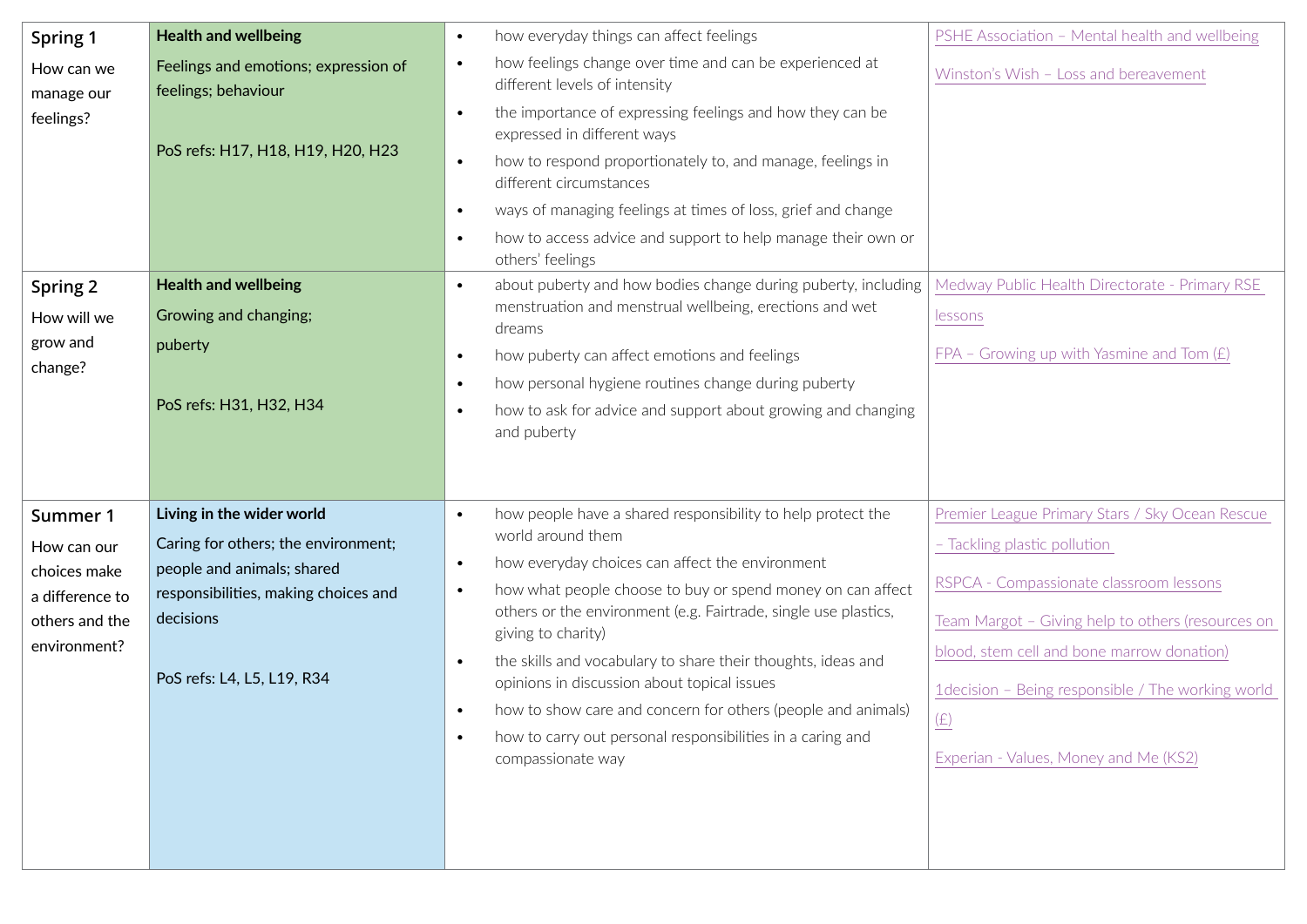| Summer 2     | <b>Health and wellbeing</b>              | how to recognise, predict, assess and manage risk in different<br>$\bullet$              | PSHE Association and GambleAware - Exploring  |
|--------------|------------------------------------------|------------------------------------------------------------------------------------------|-----------------------------------------------|
| How can we   | Keeping safe; out and about; recognising | situations                                                                               | risk (KS2)                                    |
| manage risk  | and managing risk                        | how to keep safe in the local environment and less familiar<br>$\bullet$                 |                                               |
| in different |                                          | locations (e.g. near rail, water, road; fire/firework safety; sun                        | Google & Parentzone - Be Internet Legends     |
| places?      |                                          | safety and the safe use of digital devices when out and about)                           | FPA - Growing up with Yasmine and Tom $(E)$   |
|              | PoS refs: H12, H37, H38, H41, H42,       | how people can be influenced by their peers' behaviour and by                            |                                               |
|              | H47, R12, R15, R23, R24, R28, R29, L1,   | a desire for peer approval; how to manage this influence                                 | PSHE Association - Drug and Alcohol Education |
|              | L5, L15                                  | how people's online actions can impact on other people<br>$\bullet$                      | (Year 3-4)                                    |
|              |                                          | how to keep safe online, including managing requests for                                 | Environment Agency - Canal and river safety / |
|              |                                          | personal information and recognising what is appropriate to<br>share or not share online | Flood alert                                   |
|              |                                          |                                                                                          |                                               |
|              |                                          | how to report concerns, including about inappropriate online<br>content and contact      |                                               |
|              |                                          | that rules, restrictions and laws exist to help people keep safe<br>$\bullet$            |                                               |
|              |                                          | and how to respond if they become aware of a situation that is                           |                                               |
|              |                                          | anti-social or against the law                                                           |                                               |
|              |                                          |                                                                                          |                                               |
|              |                                          |                                                                                          |                                               |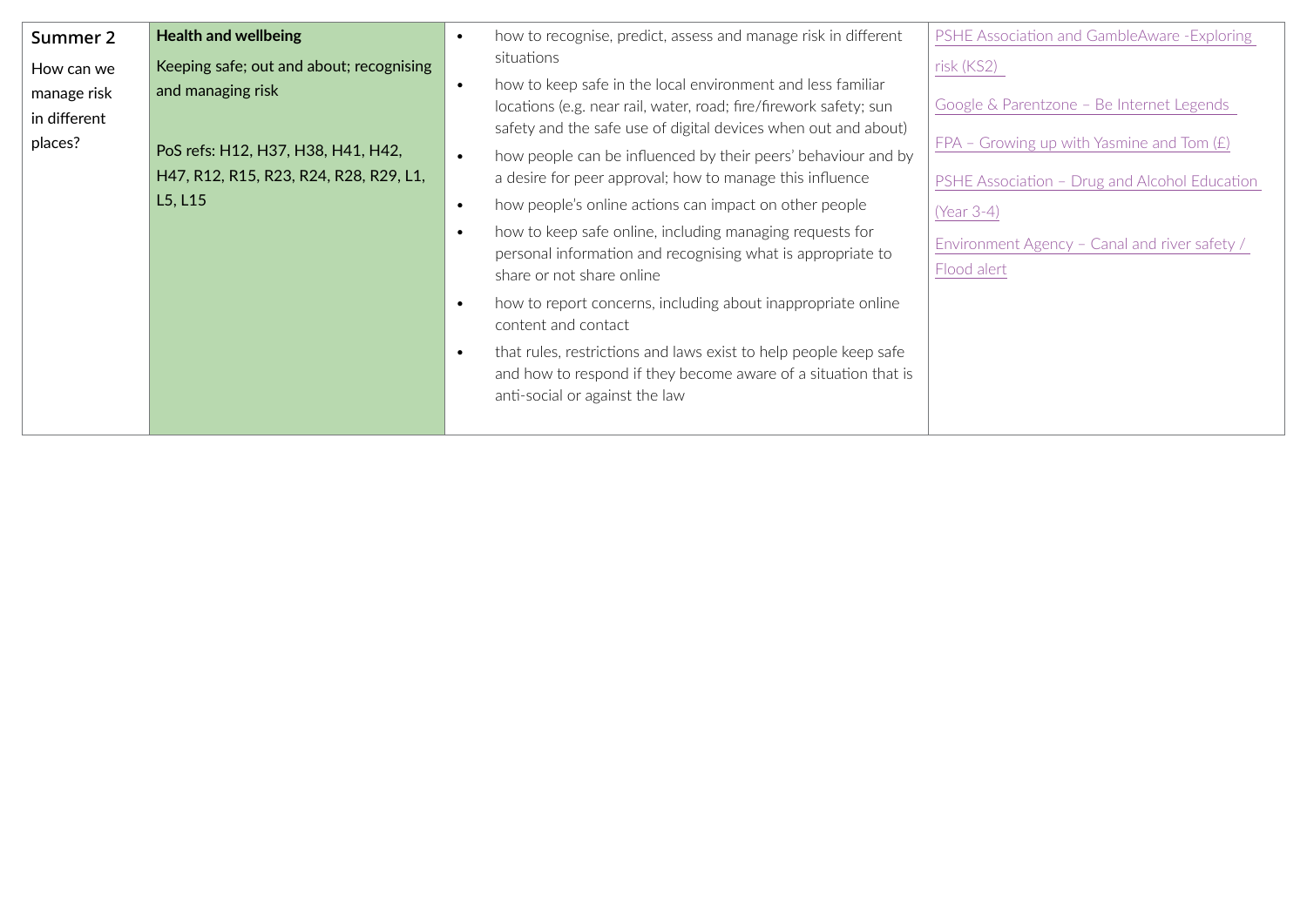|                                                                   | YEAR 5 - MEDIUM-TERM OVERVIEW                                                                                                                                                  |                                                                                                                                                                                                                                                                                                                                                                                                                                                                                                                                                                                                                                                                                            |                                                                                                                                                                            |  |  |  |
|-------------------------------------------------------------------|--------------------------------------------------------------------------------------------------------------------------------------------------------------------------------|--------------------------------------------------------------------------------------------------------------------------------------------------------------------------------------------------------------------------------------------------------------------------------------------------------------------------------------------------------------------------------------------------------------------------------------------------------------------------------------------------------------------------------------------------------------------------------------------------------------------------------------------------------------------------------------------|----------------------------------------------------------------------------------------------------------------------------------------------------------------------------|--|--|--|
| Half term /<br>Key question:                                      | <b>Topic</b>                                                                                                                                                                   | In this unit of work, pupils learn                                                                                                                                                                                                                                                                                                                                                                                                                                                                                                                                                                                                                                                         | <b>Quality Assured resources to support</b><br>planning                                                                                                                    |  |  |  |
| Autumn 1<br>What makes up<br>our identity?                        | <b>Health and wellbeing</b><br>Identity; personal attributes and qualities;<br>similarities and differences; individuality;<br>stereotypes<br>PoS refs: H25, H26, H27, R32, L9 | how to recognise and respect similarities and differences<br>$\bullet$<br>between people and what they have in common with others<br>that there are a range of factors that contribute to a person's<br>$\bullet$<br>identity (e.g. ethnicity, family, faith, culture, gender, hobbies,<br>likes/dislikes)<br>how individuality and personal qualities make up someone's<br>$\bullet$<br>identity (including that gender identity is part of personal<br>identity and for some people does not correspond with their<br>biological sex)<br>about stereotypes and how they are not always accurate, and<br>$\bullet$<br>can negatively influence behaviours and attitudes towards<br>others | PSHE Association - Inclusion, belonging and<br>addressing extremism<br>Premier League Primary Stars - Developing values<br>Coram Life Education - 'The Belonging Toolkit', |  |  |  |
|                                                                   |                                                                                                                                                                                | how to challenge stereotypes and assumptions about others<br>$\bullet$                                                                                                                                                                                                                                                                                                                                                                                                                                                                                                                                                                                                                     |                                                                                                                                                                            |  |  |  |
| Autumn 2<br>What decisions<br>can people<br>make with<br>money?   | Living in the wider world<br>Money; making decisions; spending and<br>saving<br>PoS refs: R34, L17, L18, L20, L21, L22,<br>L24                                                 | how people make decisions about spending and saving money<br>$\bullet$<br>and what influences them<br>how to keep track of money so people know how much they<br>$\bullet$<br>have to spend or save<br>how people make choices about ways of paying for things they<br>$\bullet$<br>want and need (e.g. from current accounts/savings; store card/<br>credit cards; loans)<br>how to recognise what makes something 'value for money' and<br>$\bullet$<br>what this means to them<br>that there are risks associated with money (it can be won, lost<br>$\bullet$<br>or stolen) and how money can affect people's feelings and<br>emotions                                                 | Experian - Values, Money and Me (KS2)                                                                                                                                      |  |  |  |
| Spring 1<br>How can we<br>help in an<br>accident or<br>emergency? | <b>Health and wellbeing</b><br>Basic first aid, accidents, dealing with<br>emergencies<br>PoS refs: H43, H44                                                                   | how to carry out basic first aid including for burns, scalds, cuts,<br>$\bullet$<br>bleeds, choking, asthma attacks or allergic reactions<br>that if someone has experienced a head injury, they should not<br>$\bullet$<br>be moved<br>when it is appropriate to use first aid and the importance of<br>$\bullet$<br>seeking adult help                                                                                                                                                                                                                                                                                                                                                   | St John Ambulance: 'First Aid Training in School'<br>lesson plans, KS2                                                                                                     |  |  |  |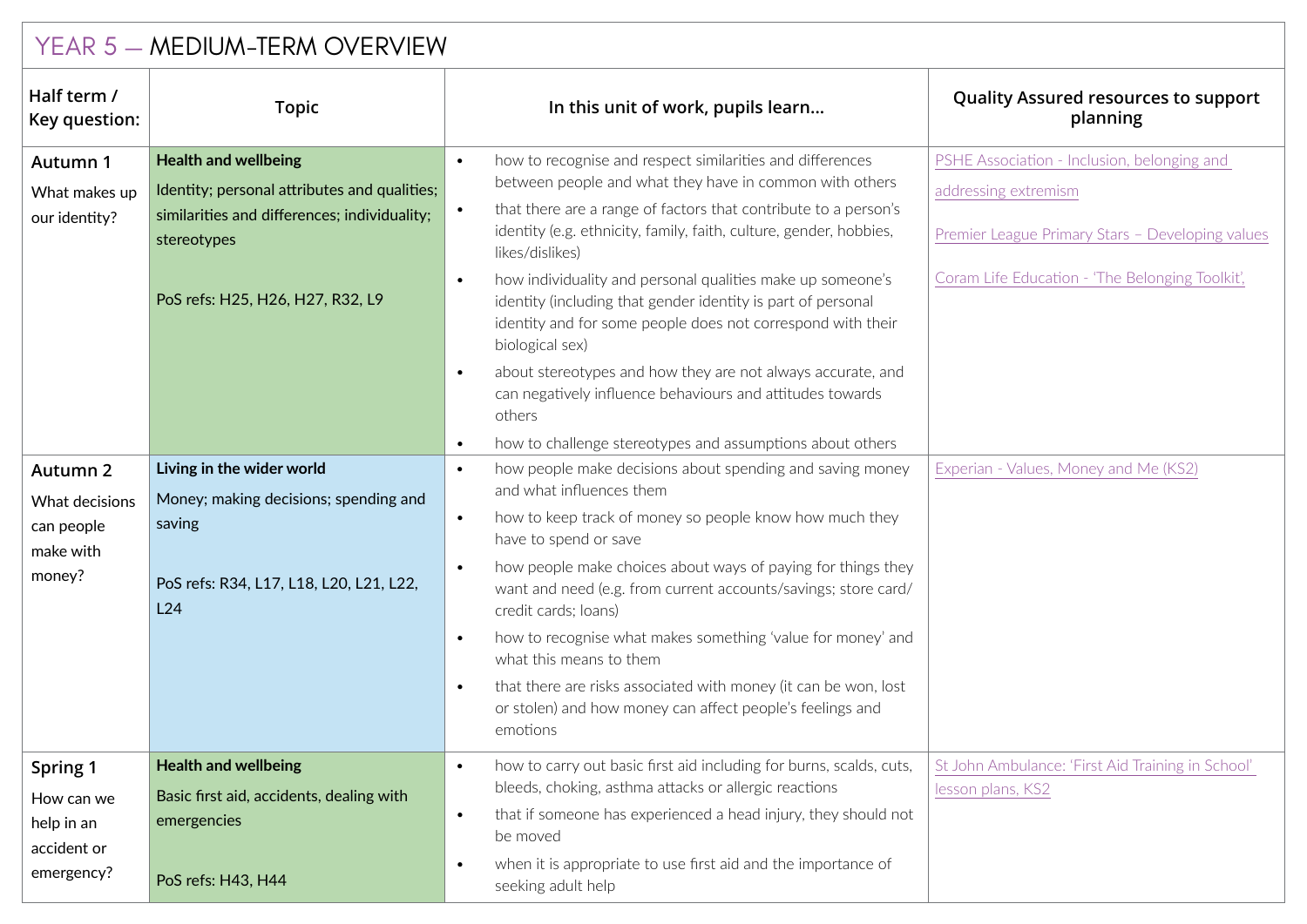|                                 |                                                    | the importance of remaining calm in an emergency and<br>$\bullet$<br>providing clear information about what has happened to an                     |                                               |
|---------------------------------|----------------------------------------------------|----------------------------------------------------------------------------------------------------------------------------------------------------|-----------------------------------------------|
|                                 |                                                    | adult or the emergency services                                                                                                                    |                                               |
| Spring 2                        | <b>Relationships</b>                               | about the different types of relationships people have in their<br>$\bullet$                                                                       | Thinkuknow - Play, Like, Share                |
| How can                         | Friendships; relationships; becoming               | lives                                                                                                                                              | Google & Parentzone - Be Internet Legends     |
| friends                         | independent; online safety                         | how friends and family communicate together; how the internet<br>$\bullet$<br>and social media can be used positively                              |                                               |
| communicate                     |                                                    | how knowing someone online differs from knowing someone<br>$\bullet$                                                                               | FPA - Growing up with Yasmine and Tom $(E)$   |
| safely?                         | PoS refs: R1, R18, R24, R26, R29, L11,             | face-to-face                                                                                                                                       |                                               |
|                                 | L15                                                | how to recognise risk in relation to friendships and keeping safe<br>$\bullet$                                                                     |                                               |
|                                 |                                                    | about the types of content (including images) that is safe to<br>$\bullet$                                                                         |                                               |
|                                 |                                                    | share online; ways of seeking and giving consent before images<br>or personal information is shared with friends or family                         |                                               |
|                                 |                                                    | how to respond if a friendship is making them feel worried,<br>$\bullet$                                                                           |                                               |
|                                 |                                                    | unsafe or uncomfortable                                                                                                                            |                                               |
|                                 |                                                    | how to ask for help or advice and respond to pressure,<br>$\bullet$                                                                                |                                               |
|                                 |                                                    | inappropriate contact or concerns about personal safety                                                                                            |                                               |
|                                 |                                                    |                                                                                                                                                    |                                               |
| Summer 1                        | <b>Health and wellbeing</b>                        | how drugs common to everyday life (including smoking/vaping<br>$\bullet$                                                                           | 1decision - Keeping/staying healthy (£)       |
| How can drugs                   | Drugs, alcohol and tobacco; healthy                | - nicotine, alcohol, caffeine and medicines) can affect health and<br>wellbeing                                                                    | PSHE Association - Drug and Alcohol Education |
| common to                       | habits                                             | that some drugs are legal (but may have laws or restrictions<br>$\bullet$                                                                          | (Year 5-6)                                    |
| everyday life<br>affect health? |                                                    | related to them) and other drugs are illegal                                                                                                       |                                               |
|                                 | PoS refs: H1, H3, H4, H46, H47, H48,<br><b>H50</b> | how laws surrounding the use of drugs exist to protect them<br>$\bullet$<br>and others                                                             |                                               |
|                                 |                                                    | why people choose to use or not use different drugs<br>$\bullet$                                                                                   |                                               |
|                                 |                                                    | how people can prevent or reduce the risks associated with<br>$\bullet$<br>them                                                                    |                                               |
|                                 |                                                    | that for some people, drug use can become a habit which is<br>$\bullet$<br>difficult to break                                                      |                                               |
|                                 |                                                    | how organisations help people to stop smoking and the support<br>$\bullet$<br>available to help people if they have concerns about any drug<br>use |                                               |
|                                 |                                                    | how to ask for help from a trusted adult if they have any<br>$\bullet$<br>worries or concerns about drugs                                          |                                               |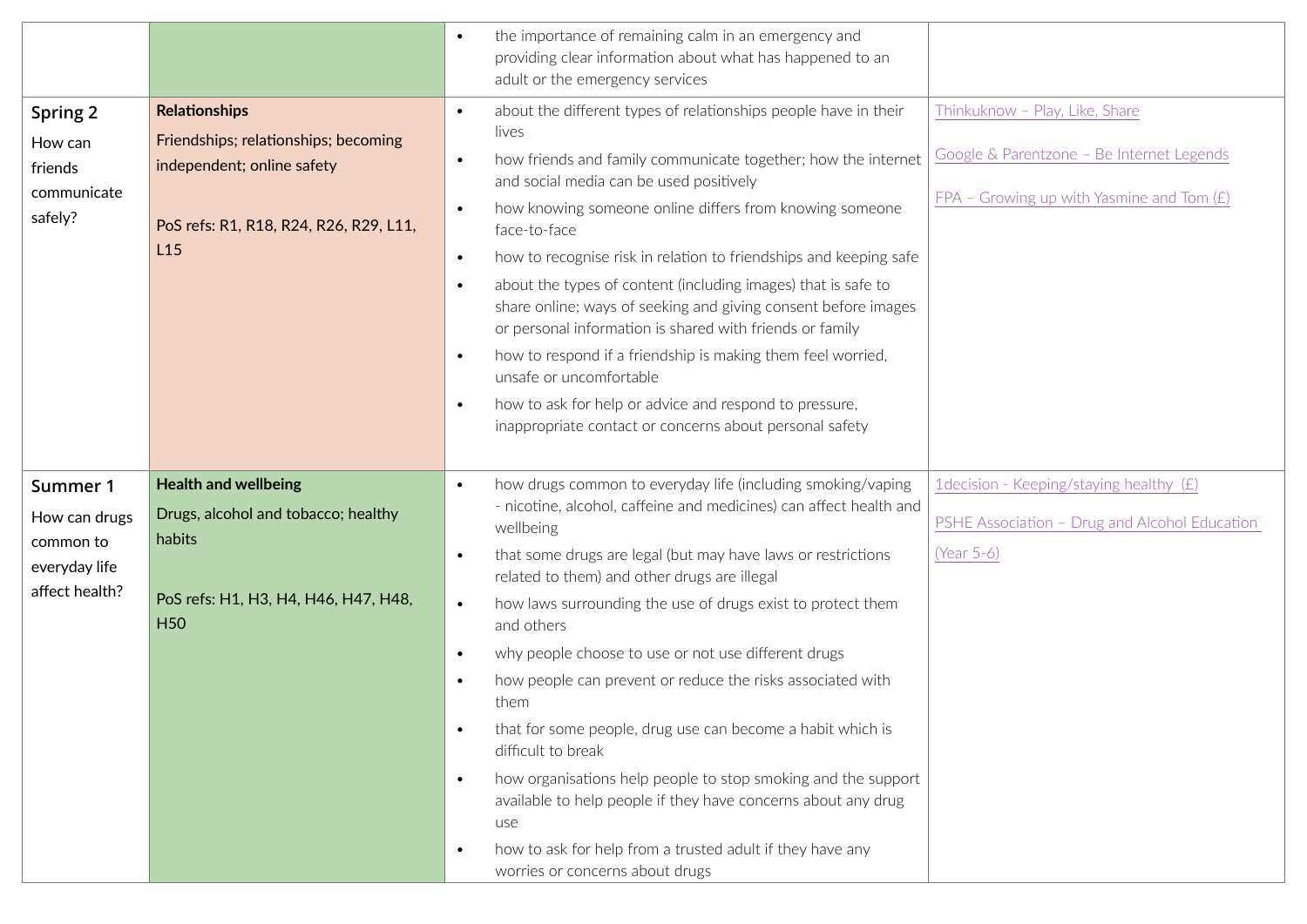| Summer 2       | Living in the wider world               | $\bullet$ | that there is a broad range of different jobs and people often                                                                                 | LOUD! Network - Job skills, influences and goals |
|----------------|-----------------------------------------|-----------|------------------------------------------------------------------------------------------------------------------------------------------------|--------------------------------------------------|
| What jobs      | Careers; aspirations; role models; the  |           | have more than one during their careers and over their lifetime                                                                                |                                                  |
| would we like? | future                                  | $\bullet$ | that some jobs are paid more than others and some may be<br>voluntary (unpaid)                                                                 |                                                  |
|                | PoS refs: L26, L27, L28, L29, L30, L31, | $\bullet$ | about the skills, attributes, qualifications and training needed for<br>different jobs                                                         |                                                  |
|                | L32                                     | $\bullet$ | that there are different ways into jobs and careers, including<br>college, apprenticeships and university                                      |                                                  |
|                |                                         | $\bullet$ | how people choose a career/job and what influences their<br>decision, including skills, interests and pay                                      |                                                  |
|                |                                         | $\bullet$ | how to question and challenge stereotypes about the types of<br>jobs people can do                                                             |                                                  |
|                |                                         | $\bullet$ | how they might choose a career/job for themselves when they<br>are older, why they would choose it and what might influence<br>their decisions |                                                  |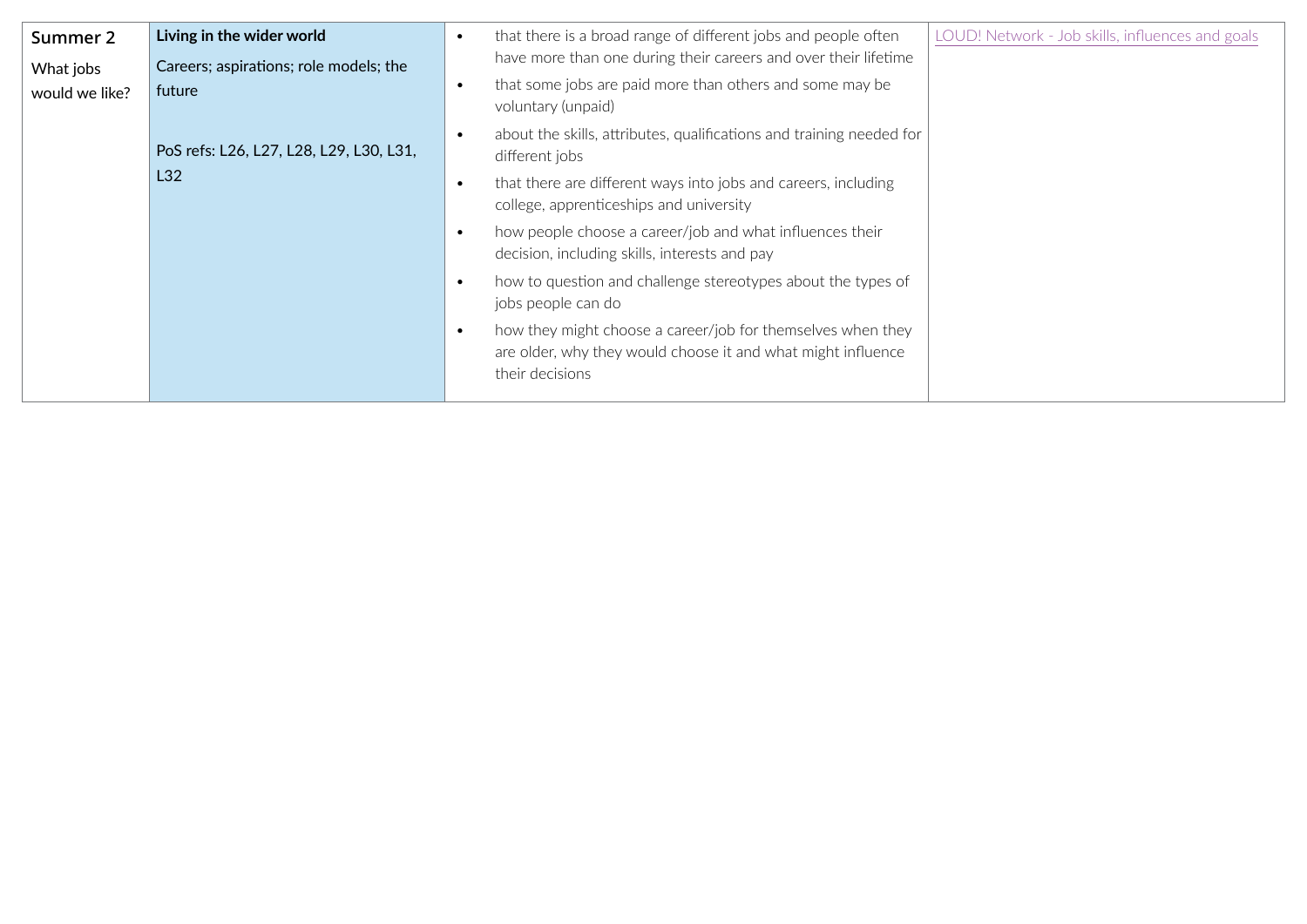| YEAR 6 - MEDIUM-TERM OVERVIEW |                                                                     |                                                                                                                                                                                                                                   |                                                                                               |  |  |
|-------------------------------|---------------------------------------------------------------------|-----------------------------------------------------------------------------------------------------------------------------------------------------------------------------------------------------------------------------------|-----------------------------------------------------------------------------------------------|--|--|
| Half term /<br>Key question:  | <b>Topic</b>                                                        | In this unit of work, pupils learn                                                                                                                                                                                                | <b>Quality Assured resources to support</b><br>planning                                       |  |  |
| Autumn 1<br>& 2               | <b>Health and wellbeing</b><br>Looking after ourselves; growing up; | how mental and physical health are linked<br>$\bullet$<br>how positive friendships and being involved in activities such as<br>$\bullet$                                                                                          | PSHE Association - Health Education: food<br>choices, physical activity & balanced lifestyles |  |  |
| How can we<br>keep healthy as | becoming independent; taking more<br>responsibility                 | clubs and community groups support wellbeing<br>how to make choices that support a healthy, balanced lifestyle<br>$\bullet$                                                                                                       | PSHE Association - Mental health and wellbeing                                                |  |  |
| we grow?                      | PoS refs: H1, H2, H3, H4, H5, H6, H7,                               | including:<br>how to plan a healthy meal<br>$\mathcal{V}$<br>how to stay physically active<br>$\mathcal{V}$                                                                                                                       | PSHE Association and - The sleep factor (KS2)                                                 |  |  |
|                               | H8, H11, H12, H13, H14, H15, H16,<br>H21, H22, H40, H46, R10        | how to maintain good dental health, including oral<br>$\mathcal{V}$<br>hygiene, food and drink choices                                                                                                                            | Every Mind Matters - Sleep, Social media &<br>physical wellbeing (KS2)                        |  |  |
|                               |                                                                     | how to benefit from and stay safe in the sun<br>$\rightarrow$<br>how and why to balance time spent online with other<br>$\mathcal{P}$<br>activities<br>how sleep contributes to a healthy lifestyle; the effects<br>$\rightarrow$ | PSHE Association - Dental Health<br>PSHE Association - Drug and Alcohol Education             |  |  |
|                               |                                                                     | of poor sleep; strategies that support good quality sleep<br>how to manage the influence of friends and family on<br>$\mathcal{P}$<br>health choices                                                                              | (Year 5-6)<br>Lifebuoy - 'Soaper Heroes' lesson plans                                         |  |  |
|                               |                                                                     | that habits can be healthy or unhealthy; strategies to help<br>$\bullet$<br>change or break an unhealthy habit or take up a new healthy<br>one                                                                                    | PSHE Association - Keeping safe: FGM                                                          |  |  |
|                               |                                                                     | how legal and illegal drugs (legal and illegal) can affect health<br>$\bullet$<br>and how to manage situations involving them                                                                                                     |                                                                                               |  |  |
|                               |                                                                     | how to recognise early signs of physical or mental ill-health<br>$\bullet$<br>and what to do about this, including whom to speak to in and<br>outside school                                                                      |                                                                                               |  |  |
|                               |                                                                     | that health problems, including mental health problems, can<br>$\bullet$<br>build up if they are not recognised, managed, or if help is not<br>sought early on                                                                    |                                                                                               |  |  |
|                               |                                                                     | that anyone can experience mental ill-health and to discuss<br>$\bullet$<br>concerns with a trusted adult                                                                                                                         |                                                                                               |  |  |
|                               |                                                                     | that mental health difficulties can usually be resolved or<br>$\bullet$<br>managed with the right strategies and support                                                                                                          |                                                                                               |  |  |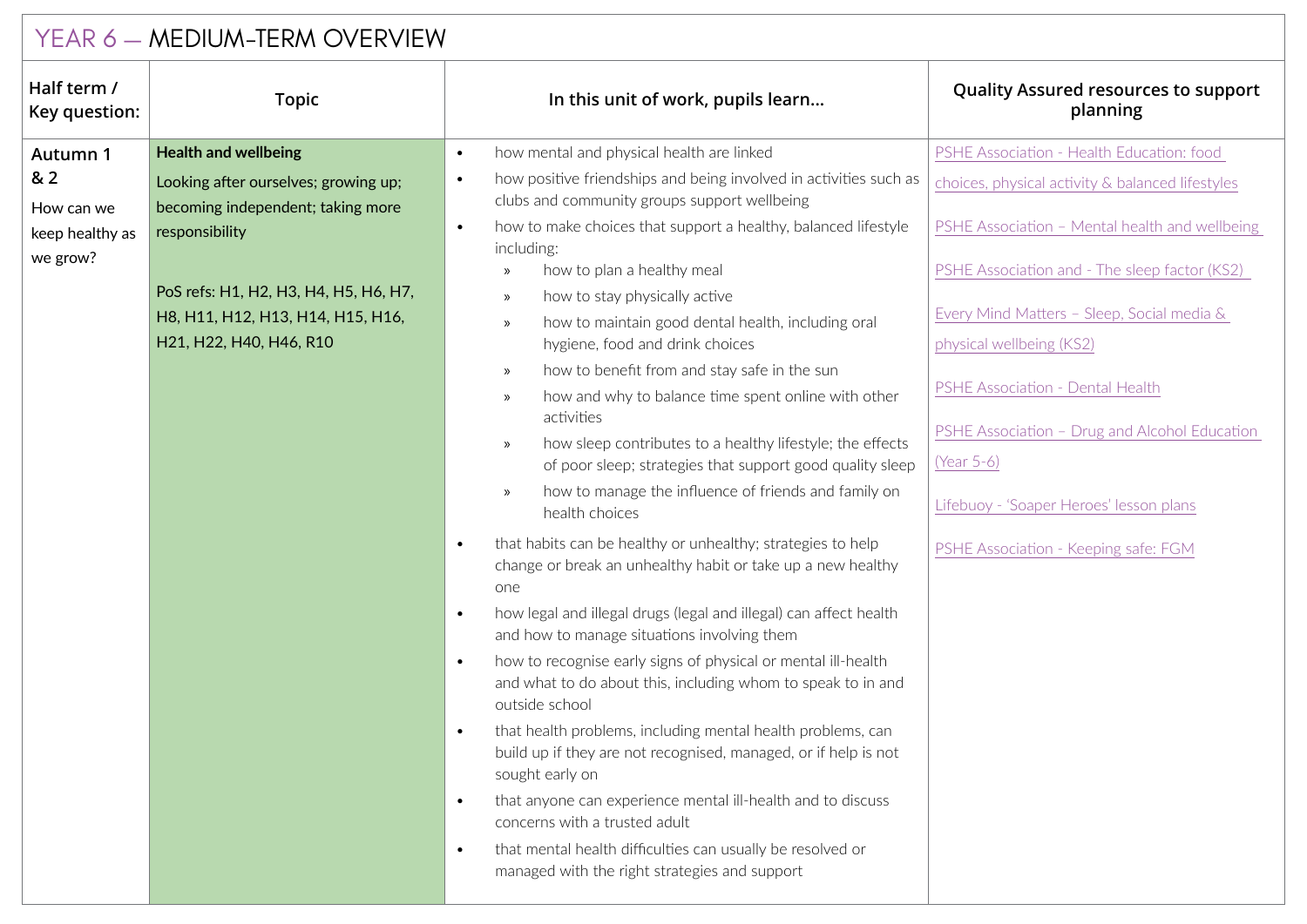|                 |                                         |           | that FGM is illegal and goes against human rights; that they                                                                   |                                                   |
|-----------------|-----------------------------------------|-----------|--------------------------------------------------------------------------------------------------------------------------------|---------------------------------------------------|
|                 |                                         |           | should tell someone immediately if they are worried for                                                                        |                                                   |
|                 |                                         |           | themselves or someone else <sup>1</sup>                                                                                        |                                                   |
| Spring 1 & 2    | Living the wider world                  | $\bullet$ | how the media, including online experiences, can affect people's                                                               | PSHE Association - Inclusion, belonging and       |
| How can the     | Media literacy and digital resilience;  |           | wellbeing - their thoughts, feelings and actions                                                                               | addressing extremism                              |
| media influence | influences and decision-making; online  | $\bullet$ | that not everything should be shared online or social media                                                                    | PSHE Association, National Literacy Trust and The |
| people?         | safety                                  |           | and that there are rules about this, including the distribution of<br>images                                                   | Guardian Foundation - NewsWise, Lessons 3, 5      |
|                 |                                         |           |                                                                                                                                | and 6                                             |
|                 | PoS refs: H49, R34, L11, L12, L13, L14, | $\bullet$ | that mixed messages in the media exist (including about health,<br>the news and different groups of people) and that these can |                                                   |
|                 | L15, L16, L23                           |           | influence opinions and decisions                                                                                               | BBFC - Let's watch a film - making choices about  |
|                 |                                         | $\bullet$ | how text and images can be manipulated or invented; strategies                                                                 | what to watch                                     |
|                 |                                         |           | to recognise this                                                                                                              |                                                   |
|                 |                                         | $\bullet$ | to evaluate how reliable different types of online content and                                                                 | Every Mind Matters - Social Media                 |
|                 |                                         |           | media are, e.g. videos, blogs, news, reviews, adverts                                                                          | PSHE Association - Drug and Alcohol Education     |
|                 |                                         | $\bullet$ | to recognise unsafe or suspicious content online and what to do                                                                | (Year 5-6)                                        |
|                 |                                         |           | about it                                                                                                                       |                                                   |
|                 |                                         | $\bullet$ | how information is ranked, selected, targeted to meet the                                                                      | City of London Police - Cyber Detectives          |
|                 |                                         |           | interests of individuals and groups, and can be used to influence                                                              |                                                   |
|                 |                                         |           | them                                                                                                                           |                                                   |
|                 |                                         | $\bullet$ | how to make decisions about the content they view online or in                                                                 |                                                   |
|                 |                                         |           | the media and know if it is appropriate for their age range                                                                    |                                                   |
|                 |                                         | $\bullet$ | how to respond to and if necessary, report information viewed                                                                  |                                                   |
|                 |                                         |           | online which is upsetting, frightening or untrue                                                                               |                                                   |
|                 |                                         | $\bullet$ | to recognise the risks involved in gambling related activities,                                                                |                                                   |
|                 |                                         |           | what might influence somebody to gamble and the impact it                                                                      |                                                   |
|                 |                                         |           | might have                                                                                                                     |                                                   |
|                 |                                         | $\bullet$ | to discuss and debate what influences people's decisions, taking                                                               |                                                   |
|                 |                                         |           | into consideration different viewpoints                                                                                        |                                                   |
| Summer 1        | <b>Relationships</b>                    | $\bullet$ | that people have different kinds of relationships in their lives,                                                              | Medway Public Health Directorate - Primary RSE    |
| &2              | Different relationships, changing and   |           | including romantic or intimate relationships                                                                                   | lessons (Y6)                                      |
| What will       | growing, adulthood, independence,       | $\bullet$ | that people who are attracted to and love each other can be                                                                    | FPA - Growing up with Yasmine and Tom $(E)$       |
| change as we    | moving to secondary school              |           | of any gender, ethnicity or faith; the way couples care for one                                                                |                                                   |
| become more     |                                         |           | another                                                                                                                        |                                                   |
| independent?    |                                         |           |                                                                                                                                |                                                   |

 $\frac{1}{4}$  Teaching about FGM could also be included in units on health, safe relationships, privacy, and body parts (including external genitalia).